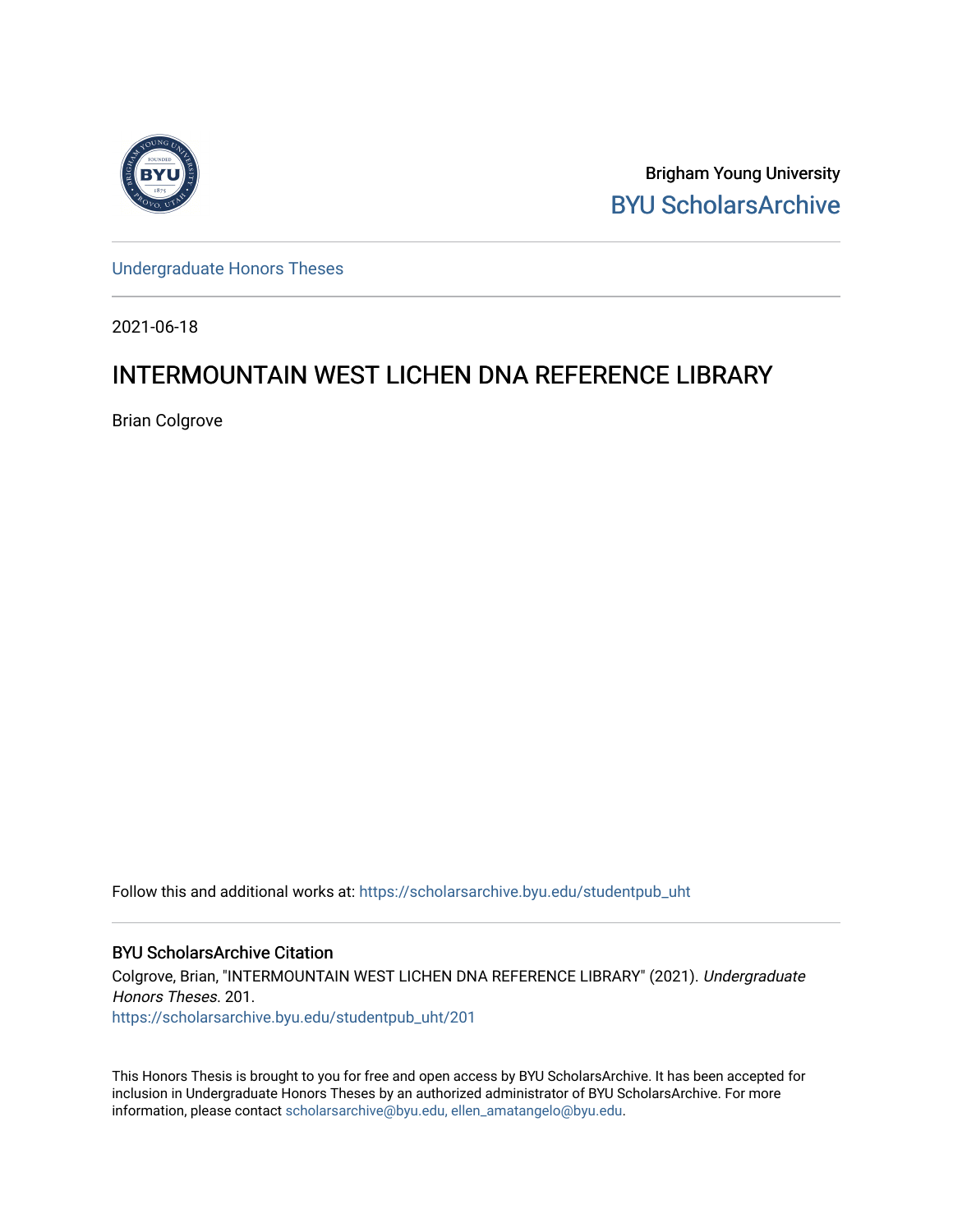Honors Thesis

# INTERMOUNTAIN WEST LICHEN DNA REFERENCE LIBRARY

by Brian Allan Colgrove

# Submitted to Brigham Young University in partial fulfillment of graduation requirements for University Honors.

Department of Statistics Brigham Young University June 2021

Advisor: Steve Leavitt

Honors Coordinator: Steven Peck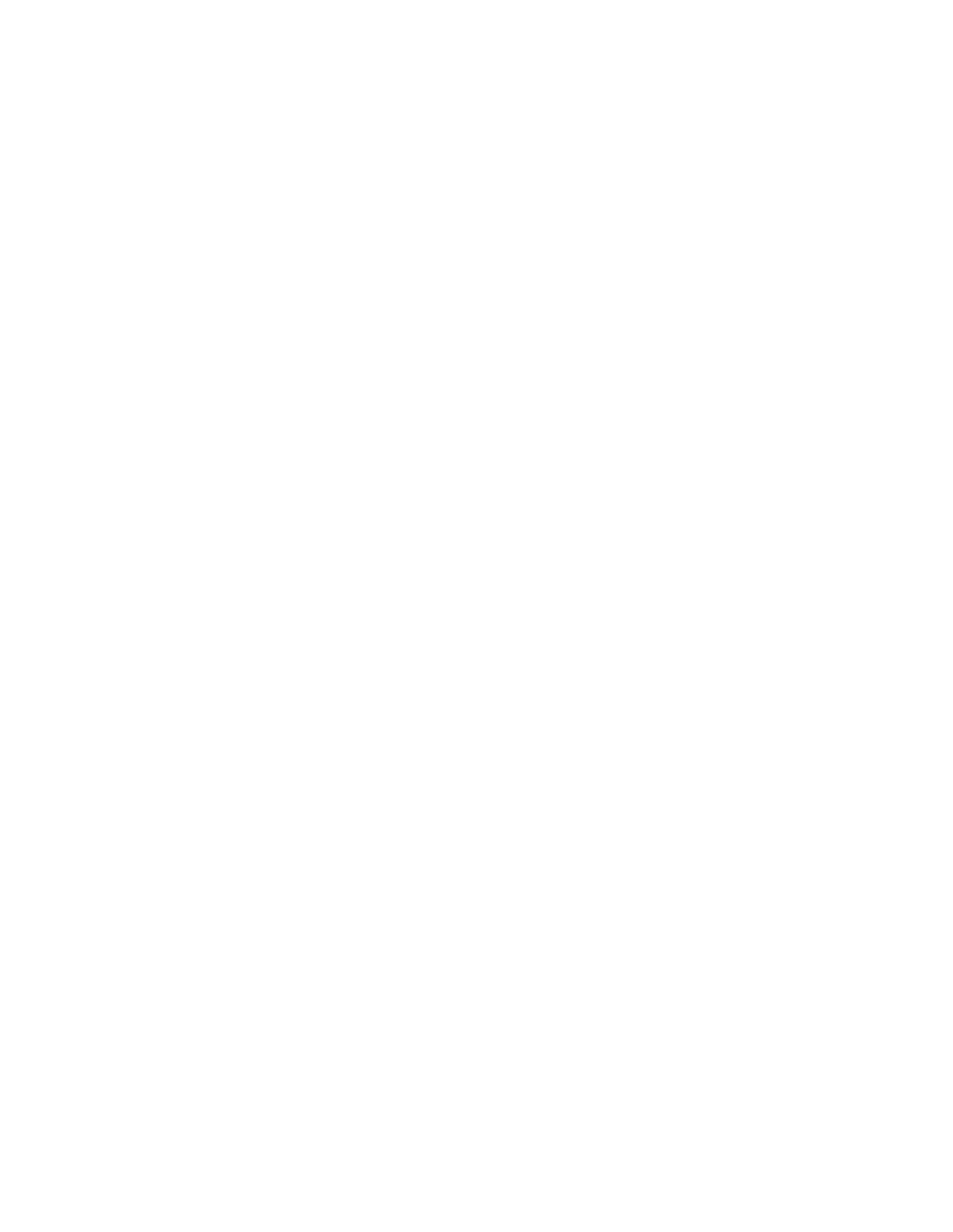#### ABSTRACT

#### INTERMOUNTAIN WEST LICHEN DNA REFERENCE LIBRARY

Brian Allan Colgrove Statistics Department Bachelor of Science

Accurate estimates of biodiversity can play crucial roles in monitoring ecological health. BYU's Lichen Air Quality Biomonitoring program (Wright) represents one of the largest biomonitoring programs in the nation. Recently, DNA metabarcoding approaches have shown promise in streamlining lichen biodiversity inventories. However, to date, lichen diversity of western North America is poorly represented in available DNA reference libraries, preventing biologists and land managers from using DNA barcoding to identify unknown specimens. To solve this problem, I have developed a DNA reference library for over 500 species occurring in the Intermountain West region. Using bioinformatic and statistical tools, I created a user-friendly database that integrates with broad, world-wide initiatives. My research will be pivotal in moving BYU's Lichen Air Quality Biomonitoring program forward and help secure ongoing support from the US Forest Service.

ii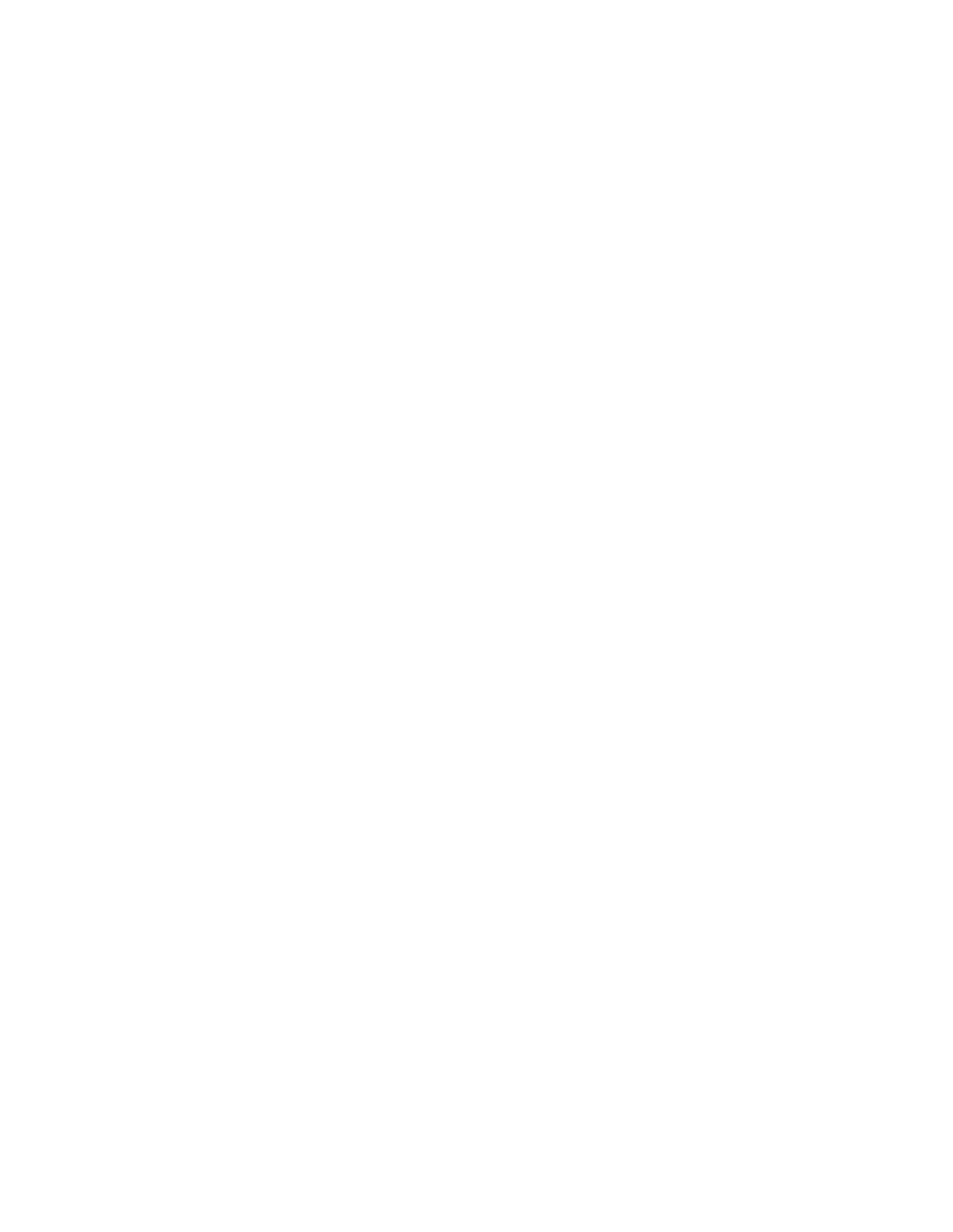# ACKNOWLEDGMENTS

I want to acknowledge the work that Dr. Leavitt has put in helping me with this project. His knowledge of lichens and patience with me as a non-biology major has greatly moved this project along.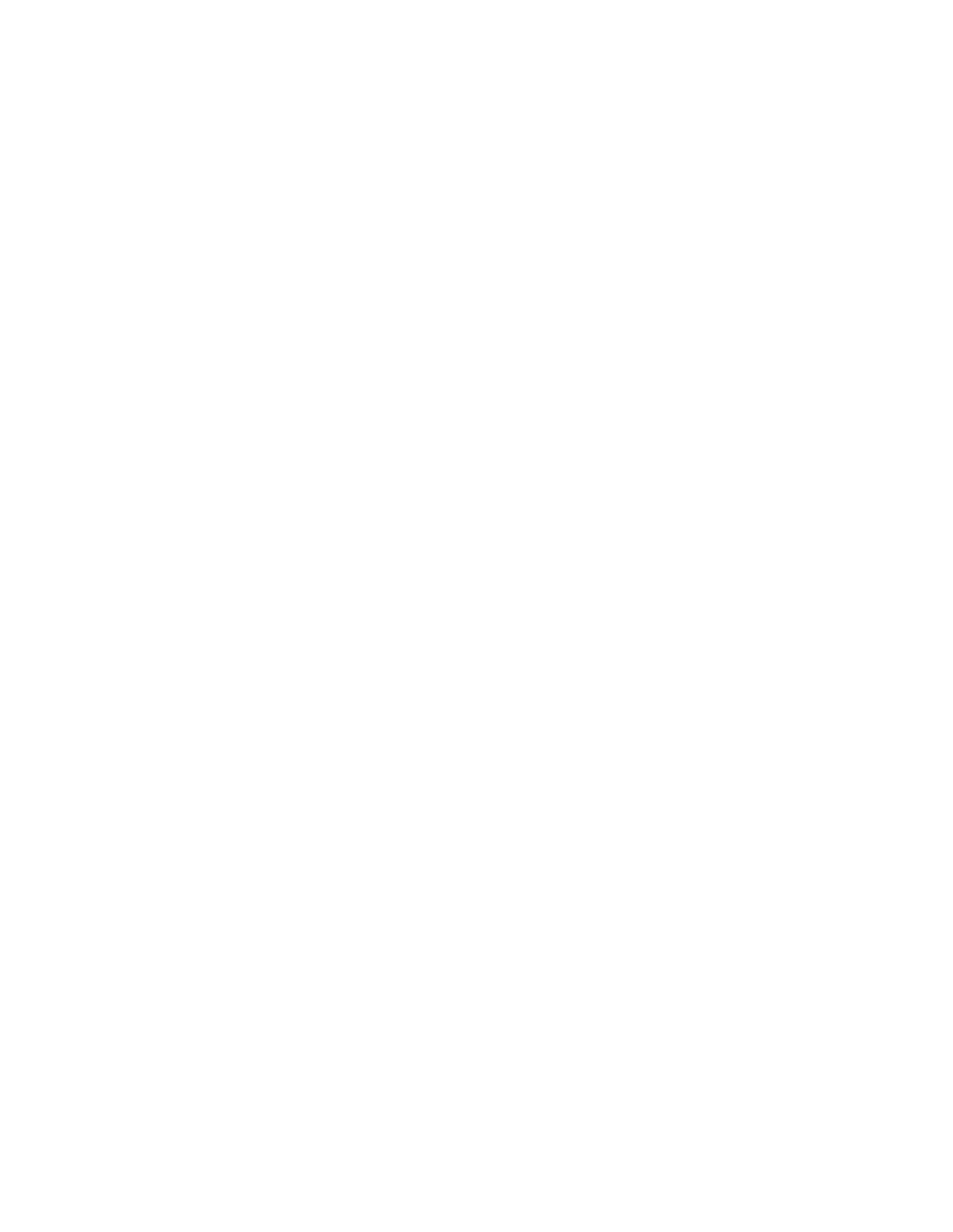# TABLE OF CONTENTS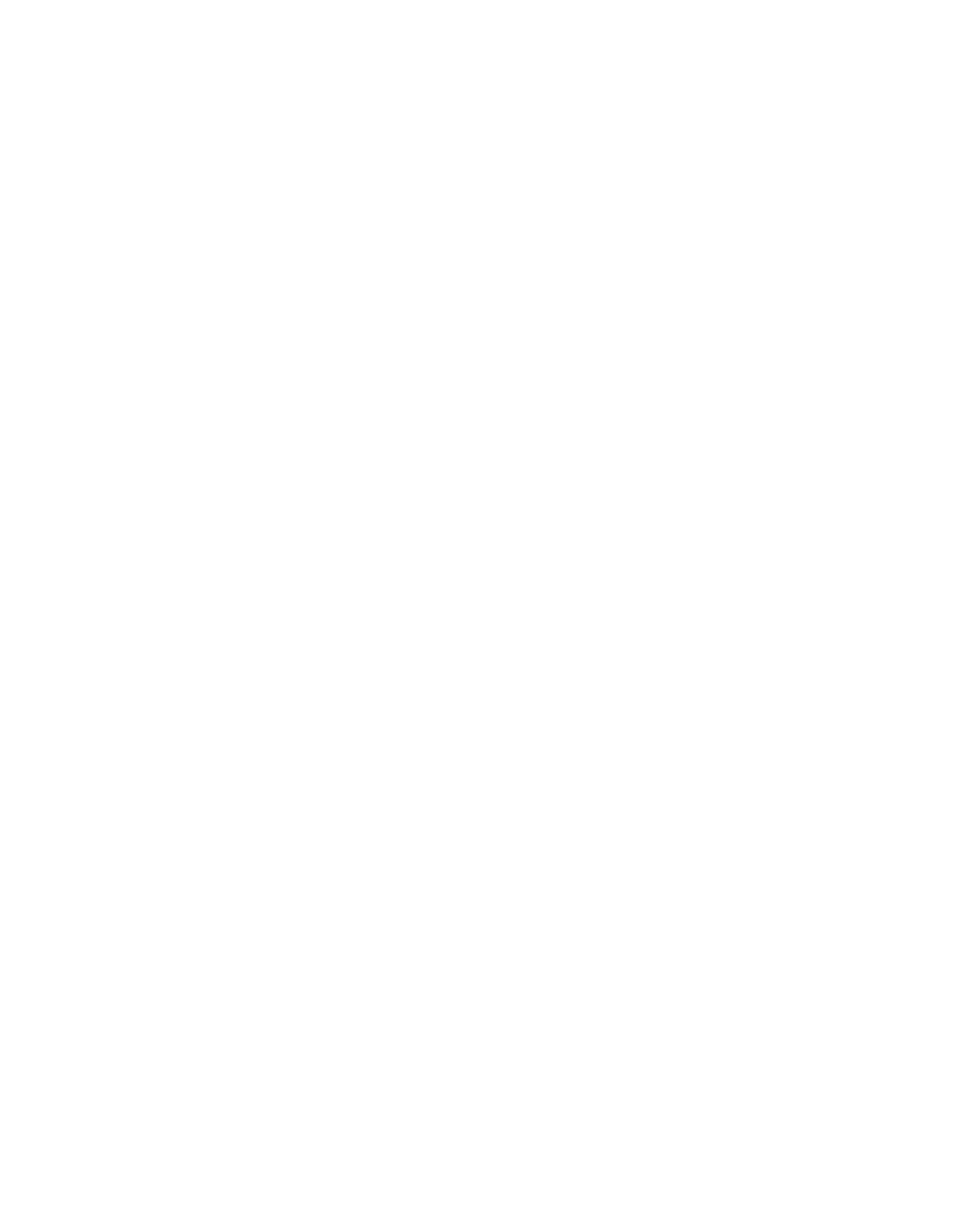# LIST OF TABLES AND FIGURES

| TABLE 1: Header of Intermountain West Lichen DNA Reference Library 3 |  |
|----------------------------------------------------------------------|--|
|                                                                      |  |
|                                                                      |  |
|                                                                      |  |
|                                                                      |  |
|                                                                      |  |
|                                                                      |  |
| FIGURE 7: Intermountain West Lichen DNA Reference Library App  10    |  |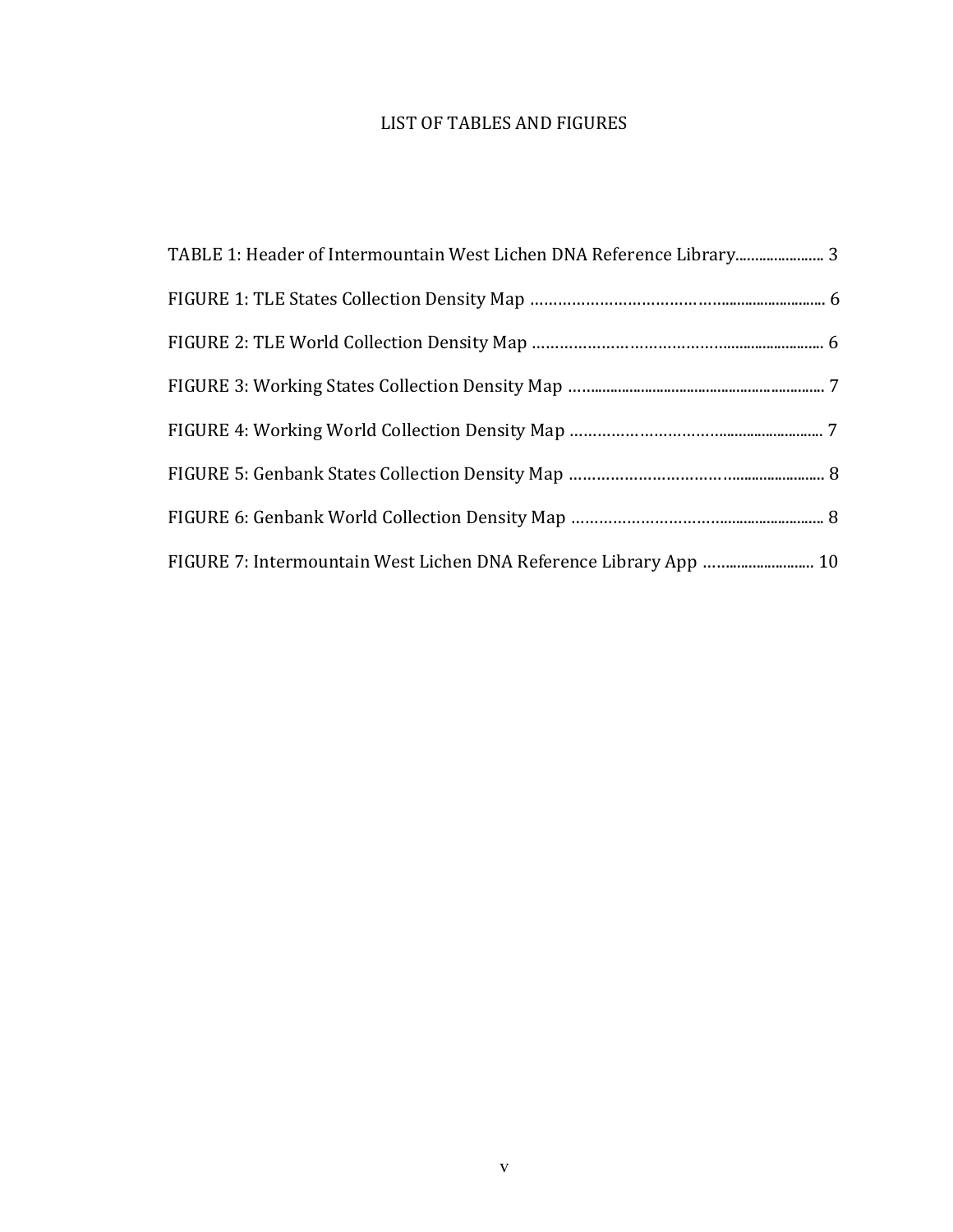#### **Introduction**

#### **Background**

DNA barcoding can facilitate rapid and effective identification of specimens, providing crucial insight into biodiversity and ecological processes. Comprehensive DNA reference libraries are fundamental to successful specimen identification through DNA barcoding. In the last decade, impetus has been placed on developing large, worldwide DNA barcoding initiatives, e.g., BOLD (Barcode of Life Database) and the fungal-specific Unite database, which have important roles in a wide range of biological research. Despite the impressive growth of DNA reference libraries and other publicly available reference sequences, significant portions of species diversity are not represented by DNA barcodes. DNA barcoding is a method of identifying species based on a short DNA sequence. DNA barcode sequences are produced by isolating DNA from a sample and using PCR to amplify the barcode region. The DNA barcodes are then used along with reference libraries to identify specimen. BYU's Lichen Air-Quality Biomonitoring Program is one of the largest biomonitoring programs in North America and has documented impressive diversity in the Intermountain West region. While these species are represented by vouched collections housed in the Herbarium of Non-Vascular Cryptogams, a significant proportion are not yet represented by DNA sequence data.

#### **Objective**

The objective of this research project is to compile a dynamic DNA reference library for the lichens of the Intermountain West region. Specifically, I aim to incorporate over 5,000 DNA sequences representing over 500 species of lichen-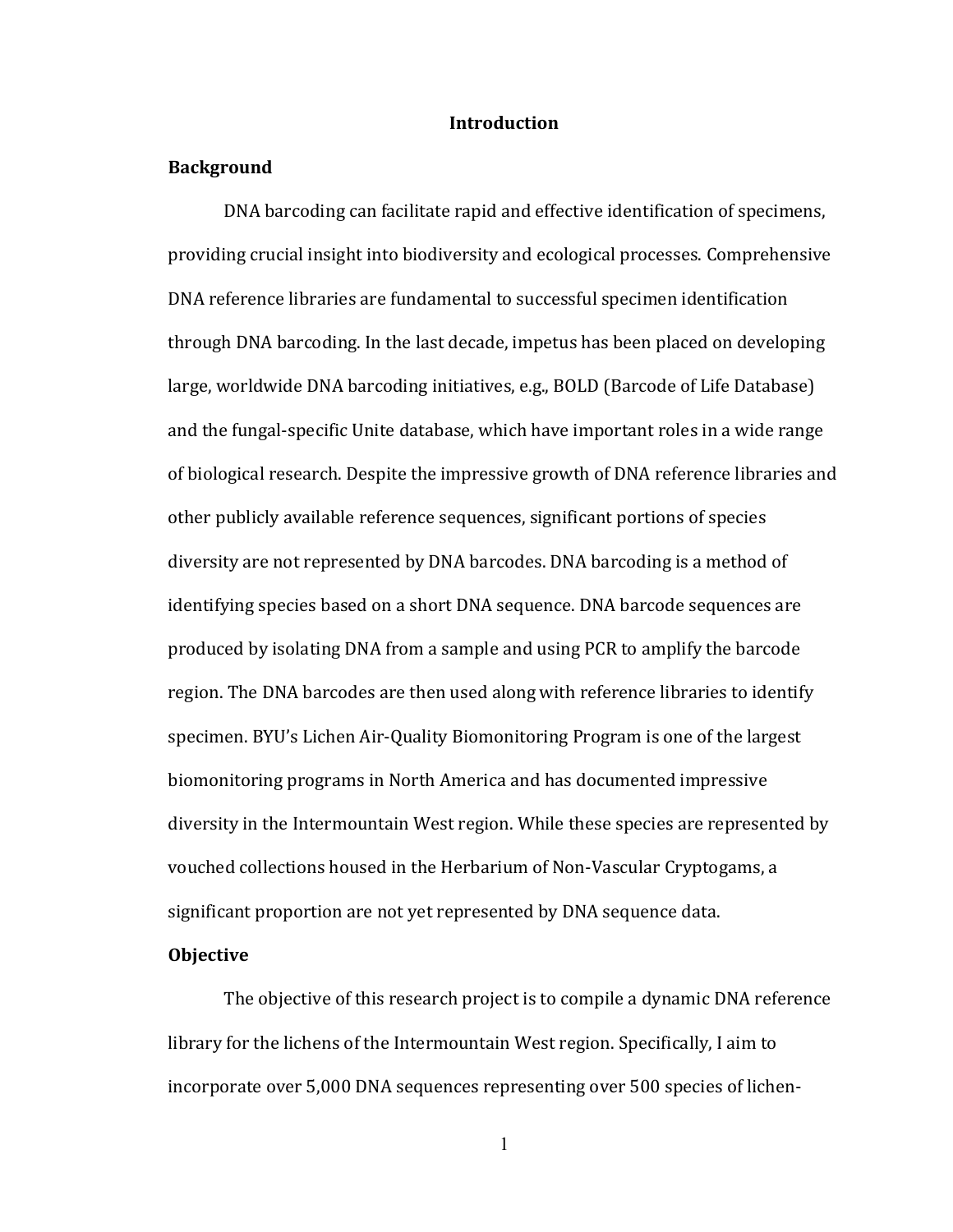forming fungi into a region-specific DNA barcoding reference library. This project will fill an important gap in effectively characterizing biodiversity and will be the foundation for the continued growth and use of BYU's Lichen Air Quality Program for assessing the ecological health of the Intermountain West lichens being held in the Bean Museum.

#### **Review of Critical Literature**

### **OLICH**

The literature that was most critical to this research was one done by Dr. Marthinsen and her team in Norway. In her research paper *OLICH: A reference library of DNA barcodes for Nordic lichens*, she details how she created a DNA reference library for the lichens collected in Norway. The lichens used in her DNA reference library came from freshly collected samples and curated specimens in the University of Oslo herbarium (Marthinsen). Her DNA reference library contains over 1324 sequences and a total of 507 differing lichen species (Marthinsen). Her DNA reference library column names set the basis for our DNA reference library, which includes the voucher number, unique DNA ID, taxonomy DNA barcode sequence, and collection data. OLICH's paper produced the lichen DNA reference library, a map of collection sites, and observations made from the lichens' phylogenesis.

#### **R Shiny**

RStudio has created a way to create an app by coding in R called "R shiny". Their website has tutorials and sample code to start learning how to write in R shiny (Learn Shiny). I taught myself R shiny by using their tutorials and examples in order to create my own app that can host our DNA reference library. Furthermore, I used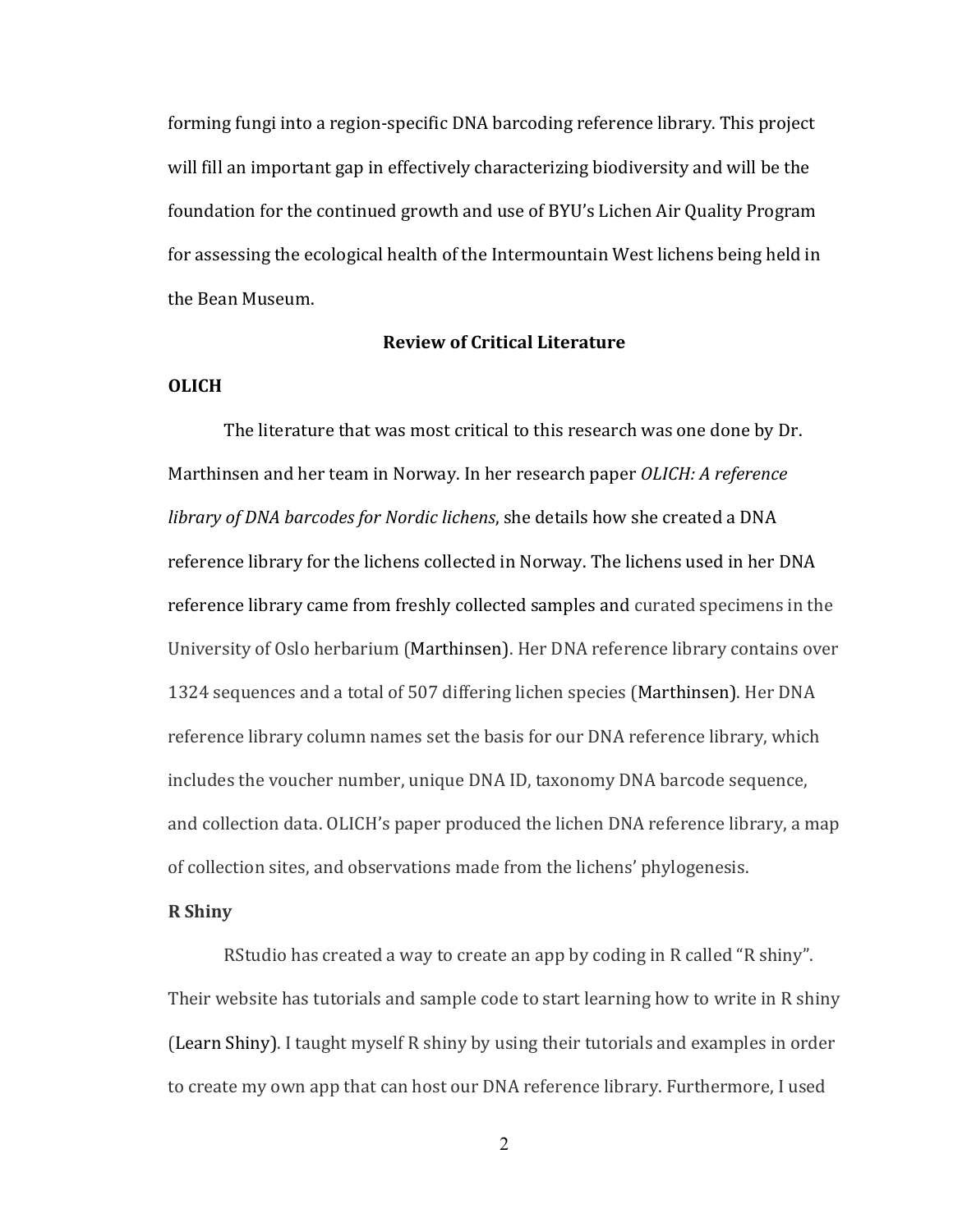two GitHub repositories to learn how to use the package "DT", which creates a R interface to JavaScript library "DataTables" (McLellan). Both repositories give examples on how to create an editable table that is user-friendly. By utilizing the tutorials and GitHub repositories, I was able to create a new and interactive way of accessing the DNA reference library that non-programmers can view and edit (Rstudio). The literature on R shiny and the GitHub repositories were critical to being able to create a dynamic DNA reference library.

#### **Methods**

#### **Structure**

A lichen DNA reference library is a dataset that contains curated lichen DNA sequences. The dataset contains columns of the needed information, and the rows contain a specific sequence and unique ID. A DNA reference library should contain all information that would be needed in future projects such as those that deal with taxonomy or phylogeny. Therefore, the foremost step in creating a DNA reference library is to have a solid structure that contains all the important information. As previously stated, I based the Intermountain West Lichen DNA reference library structure on the OLICH DNA reference library structure. The OLICH DNA reference library based their library off of Barcode of Life Database also known as BOLD. Our DNA reference library is similarly based off BOLD but ours does not contain specimen images. Table 1 below contains the structure of our lichen DNA reference

#### library.

|  |       |                                                  |         |                                          |                |                                  |                |                                        |                                                             |                | N |           |          |
|--|-------|--------------------------------------------------|---------|------------------------------------------|----------------|----------------------------------|----------------|----------------------------------------|-------------------------------------------------------------|----------------|---|-----------|----------|
|  | Notes | Voucher N <sub>'</sub> Herbarium DNA Numt family |         | Genus                                    | <b>Species</b> | <b>DNA DATA Sequence Country</b> |                | <b>State/Prov Localiity</b>            |                                                             | Date (day/Lat. |   | Lon.      | Altitude |
|  |       | Leavitt 459 BRY-C                                |         | 4597 Acarospora acarospora affsocialis y |                |                                  | cagagttagg USA | Utah                                   |                                                             | 11-May         |   |           |          |
|  |       | Leavitt 679 BRY-C                                |         | 6793 Acarospora carospora affsocialis y  |                |                                  | cagagttagg USA | Utah                                   | Duchesne (                                                  | $12-Auq$       |   |           |          |
|  |       | Hollinger 1 BRY-C                                | ih16468 | Acarospora acarospora affsocialis v      |                |                                  | cagagttagg USA | <b>NEVADA</b>                          | Highland P <sub>1</sub> 2-Jun-16 37.909° N -114.5675°2340 m |                |   |           |          |
|  |       | Leavitt 16-'BRY-C                                | s 16590 | Acarospora acarospora affsocialis v      |                |                                  | cagagttagg USA | Wyoming Flaming Gc05 Sept, 2C 41.35153 |                                                             |                |   | $-109.42$ |          |
|  |       |                                                  |         |                                          |                |                                  |                |                                        |                                                             |                |   |           |          |

*Table 1: Header of Intermountain West Lichen DNA Reference Library*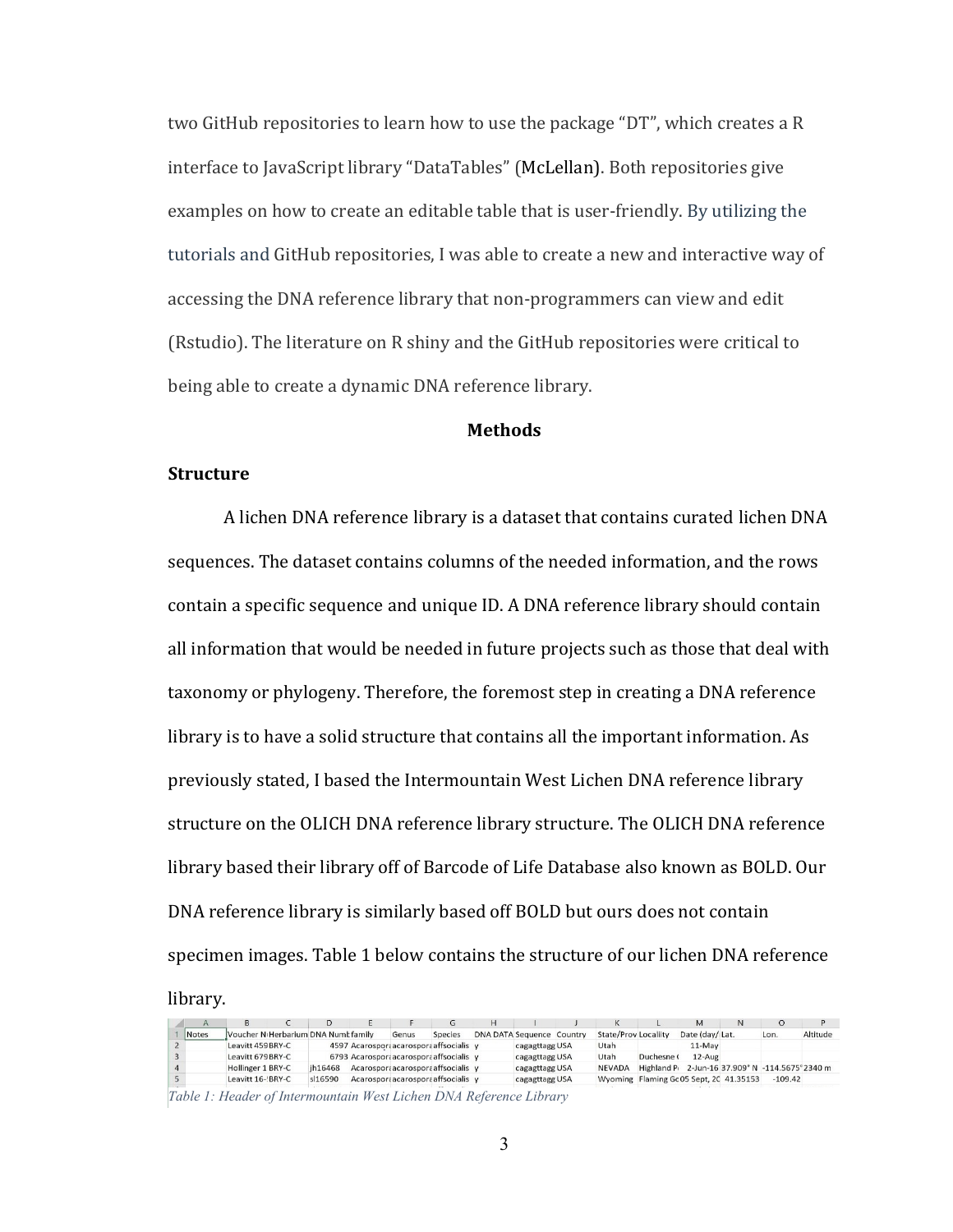In addition to the categories contained within the OLICH DNA reference library had because we had some differing information for our collections. For example, I had to include a "Country" column because we had collections over a variety of countries (see Figure 5 below).

#### **Assembling**

Once the structure has been set for the DNA reference library, the next step was to assemble the library. DNA barcode sequences (ITS) have already been created by the BYU Lichen Lab. For each lichen family, there was a phylogenetic tree with an DNA ID along with an excel sheet of containing information regarding the DNA ID and sequence. For each family, I would find the matching DNA ID on the phylogenetic tree with the matching DNA ID on the excel sheet. I would assign the lichen a taxonomy based on the phylogenetic tree. Over 5,000 sequences were matched using this assembling method. Once all of the lichen families had been assembled in separate excel sheets, we combined them into our final and comprehensive DNA reference library.

#### **Cleaning**

After the lichens had been assembled, there was a need to clean up the data. There were some missing values in locality, date, and collector. NCBI or National Center for Biotechnology Information contains the BLAST algorithm that allows us to identify a published paper related to a sequence. To best try to fill these missing values, I would use the BLAST algorithm to blast the sequences in NCBI to find the related published paper. From that published paper, I would find the data table containing some of the missing information. I would fill in the missing values as best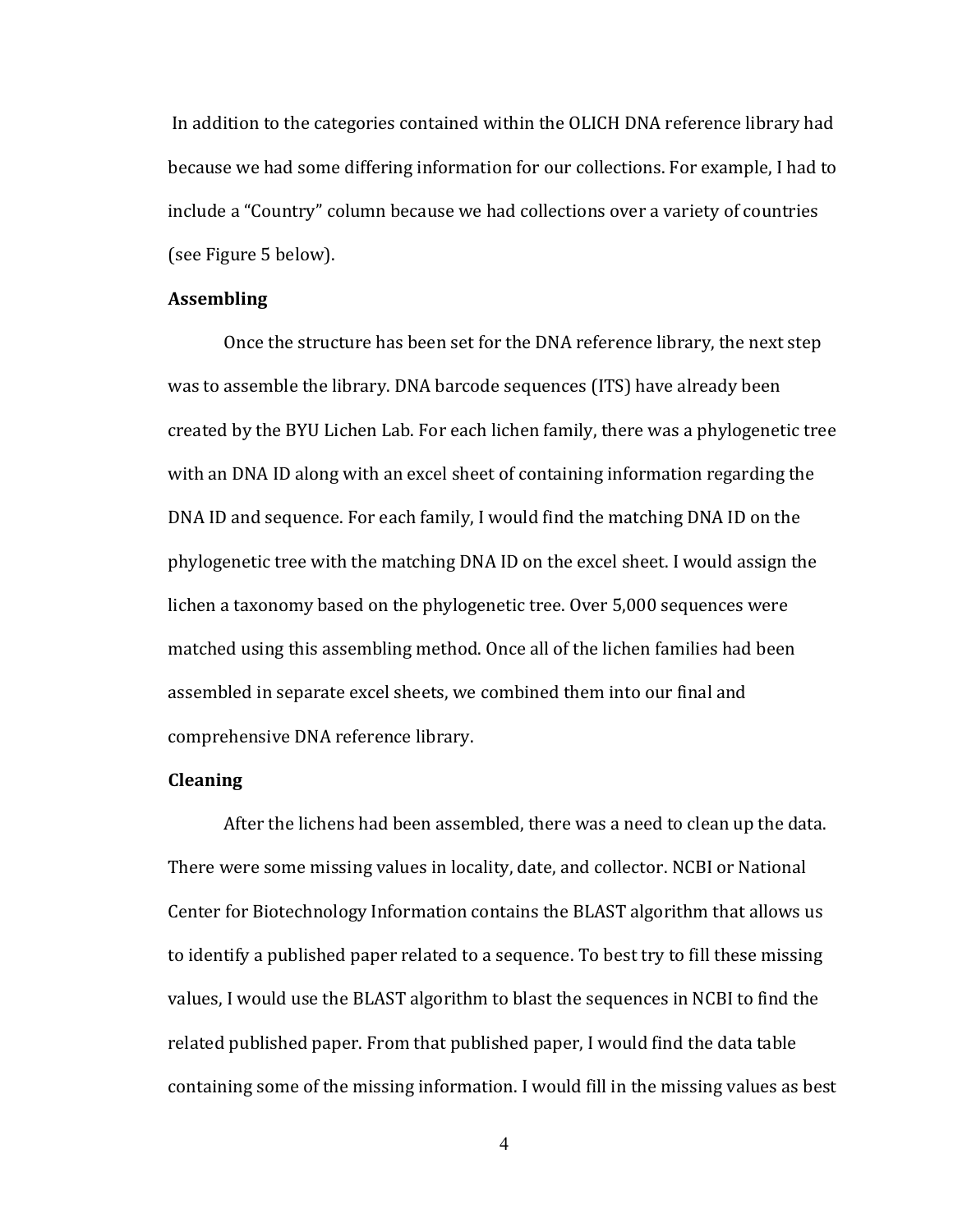as I could, but some of the missing information could not be found. In addition to filling in missing values, I would delete duplicated sequences, move information to the correct column, and replace the Psora short ITS sequences with longer and more accurate sequences.

#### **Summary Statistics**

We needed up with three different datasets. We call our "working dataset contains the sequences collected by the BYU Lichen Herbarium. The "TLE" dataset contains the sequences collected T. L. Esslinger Herbarium. Lastly, we have the "genbank" dataset which contains the sequences collected by Genbank. To summarize the three datasets, I have created graphs for the collection density for both throughout the world and the states. It makes sense that the United States is the country with most collections within our DNA reference library, and that Utah is the state with the most collection sites. For our working data set, we have 1290 differing species for over 5,000 sequences. Figures 3-8 below show the states and world collection density map for each data set.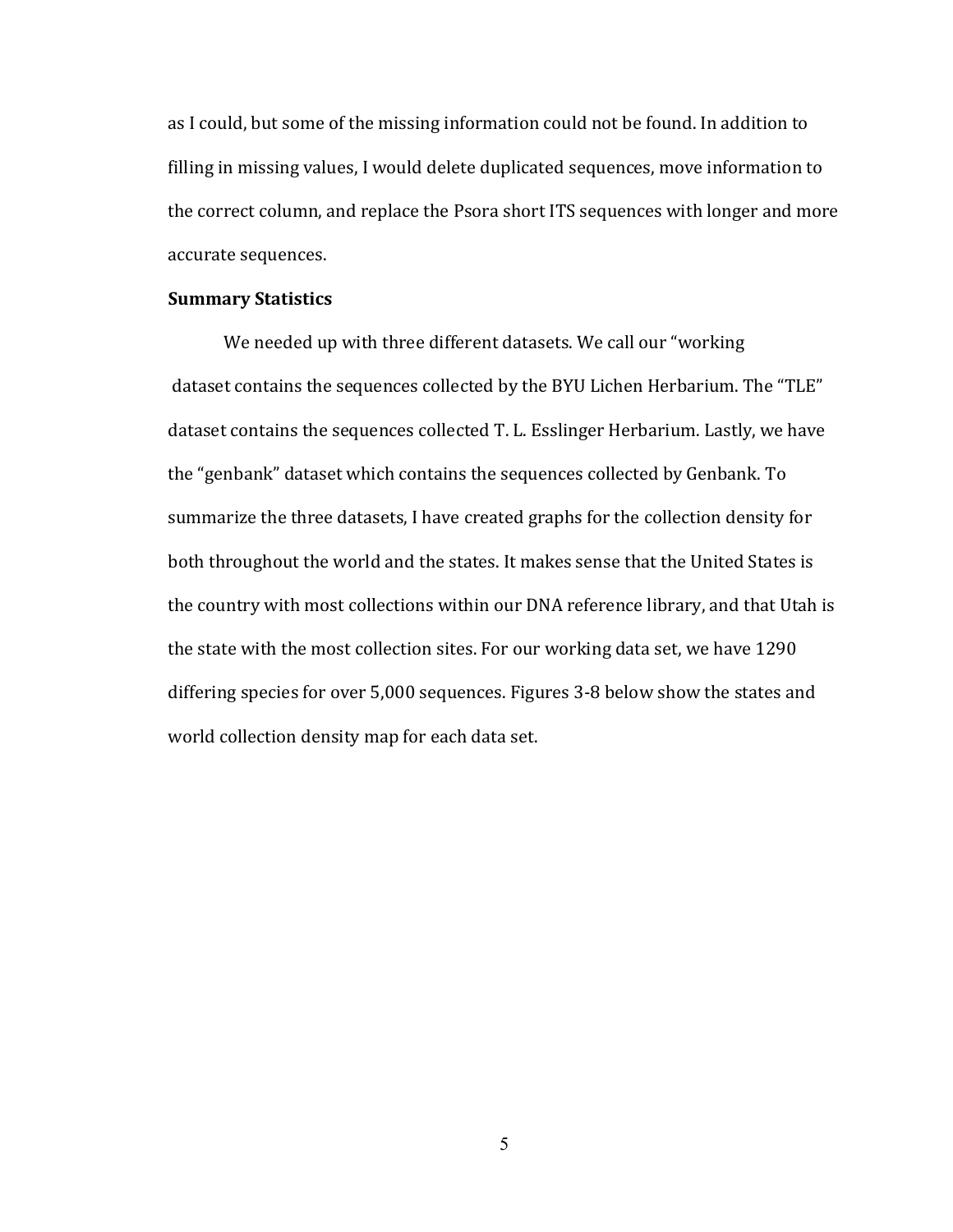



*Figure 2: TLE World Collection Density Map*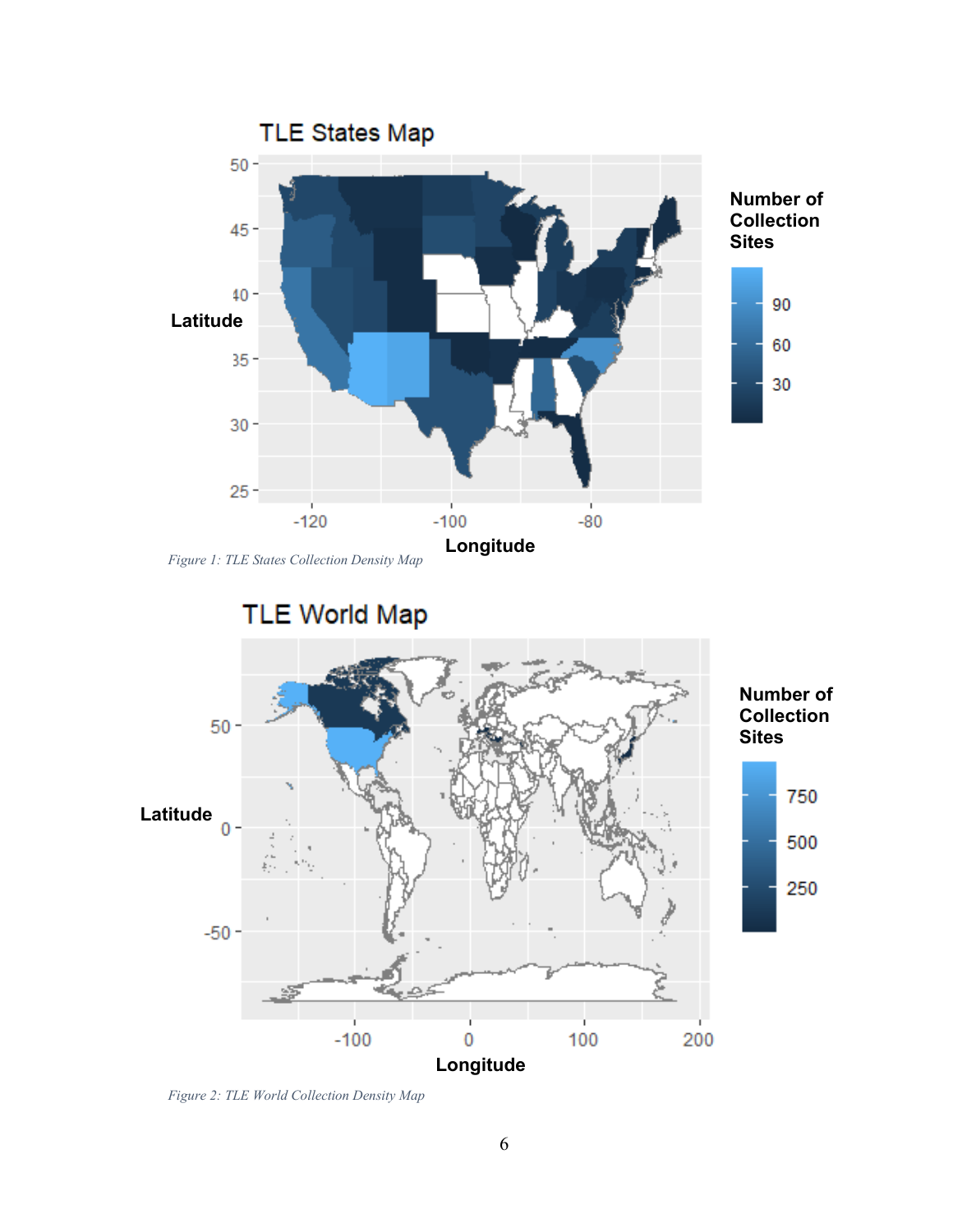





*Figure 4: Working World Collection Density Map*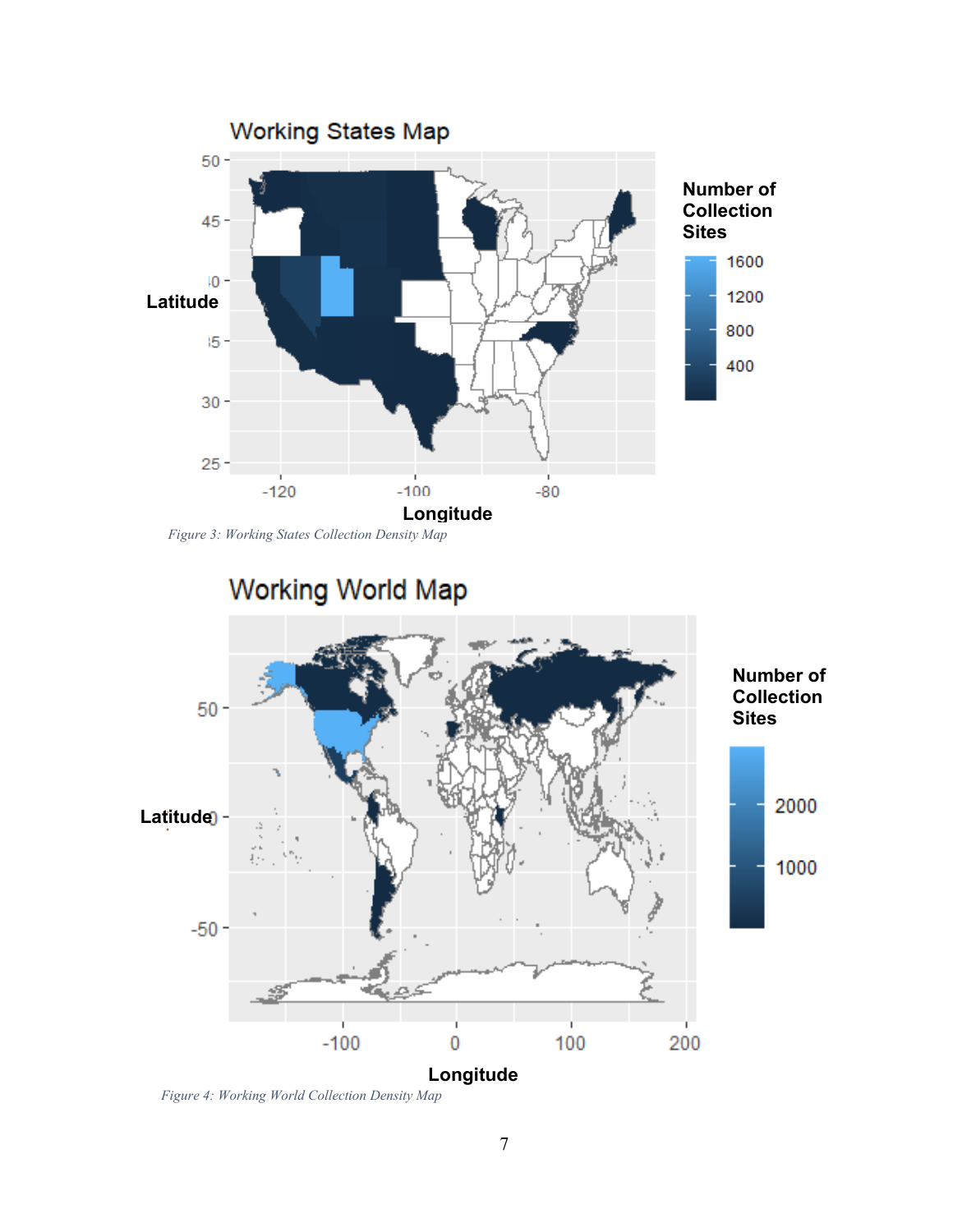

*Figure 5: Genbank States Collection Density Map*



*Figure 6: Genbank World Collection Density Map*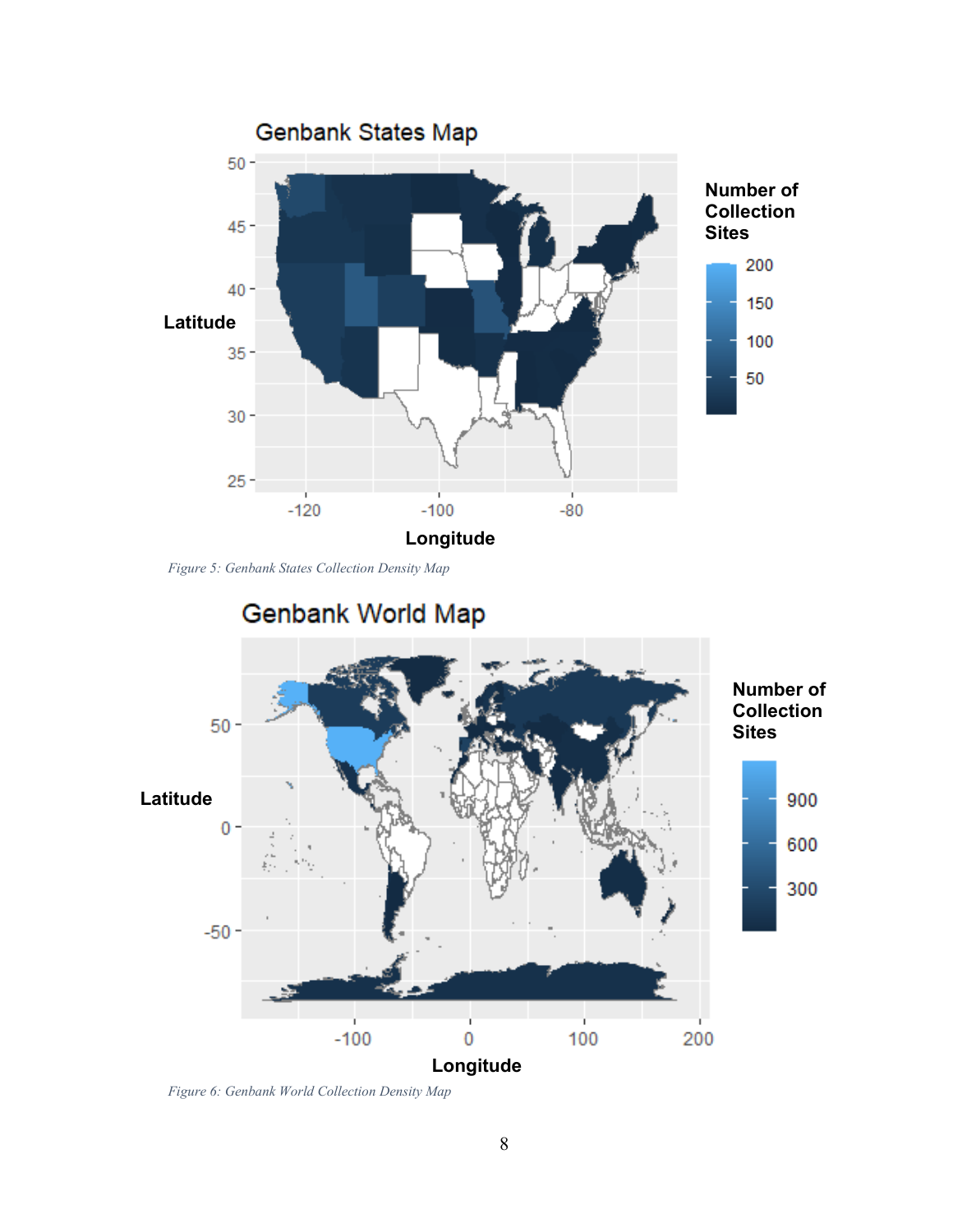#### **R Shiny**

The purpose of my shiny app is to allow the Intermountain West Lichen DNA Reference Library to be dynamic and to be continuously updated at one sole location. Before my app, the Lichen Lab had to send the DNA reference library through email and have a local copy that becomes quickly outdated. My app fixes this problem by having a reference library that is always up to date. As previously stated, I used the "shiny" and "DT" packages within R to create my user-friendly Intermountain West Lichen DNA Reference Library. The "shiny" package allows me to create an R Shiny app that can be hosted on shinyapps.io. The "DT" package allows me to edit JavaScript library "DataTables" but in R. The combination of these two packages allows me to create an editable dataset that can be hosted without running any code from a user. Within R shiny, there are three main components when coding an app. Their three components are executable script, an user interface script, and a server script. The executable script imports the UI and server scripts and summarily executes them. The user interface script contains all the code that produces what the user sees when he or she accesses the app. The code here is in charge of creating buttons, tabs, colors, number of entries, and anything that the user may interact with. The user interface code is also creating the structure of the app regarding the title, panels, and displays. Finally, the server script is the functionality behind all of the UI. If the user clicks the save button, the server reads that input and saves the new changes to the DNA reference library.

The functionality of my DNA reference library allows the user to continuously update the reference library by editing the cells, adding new rows, and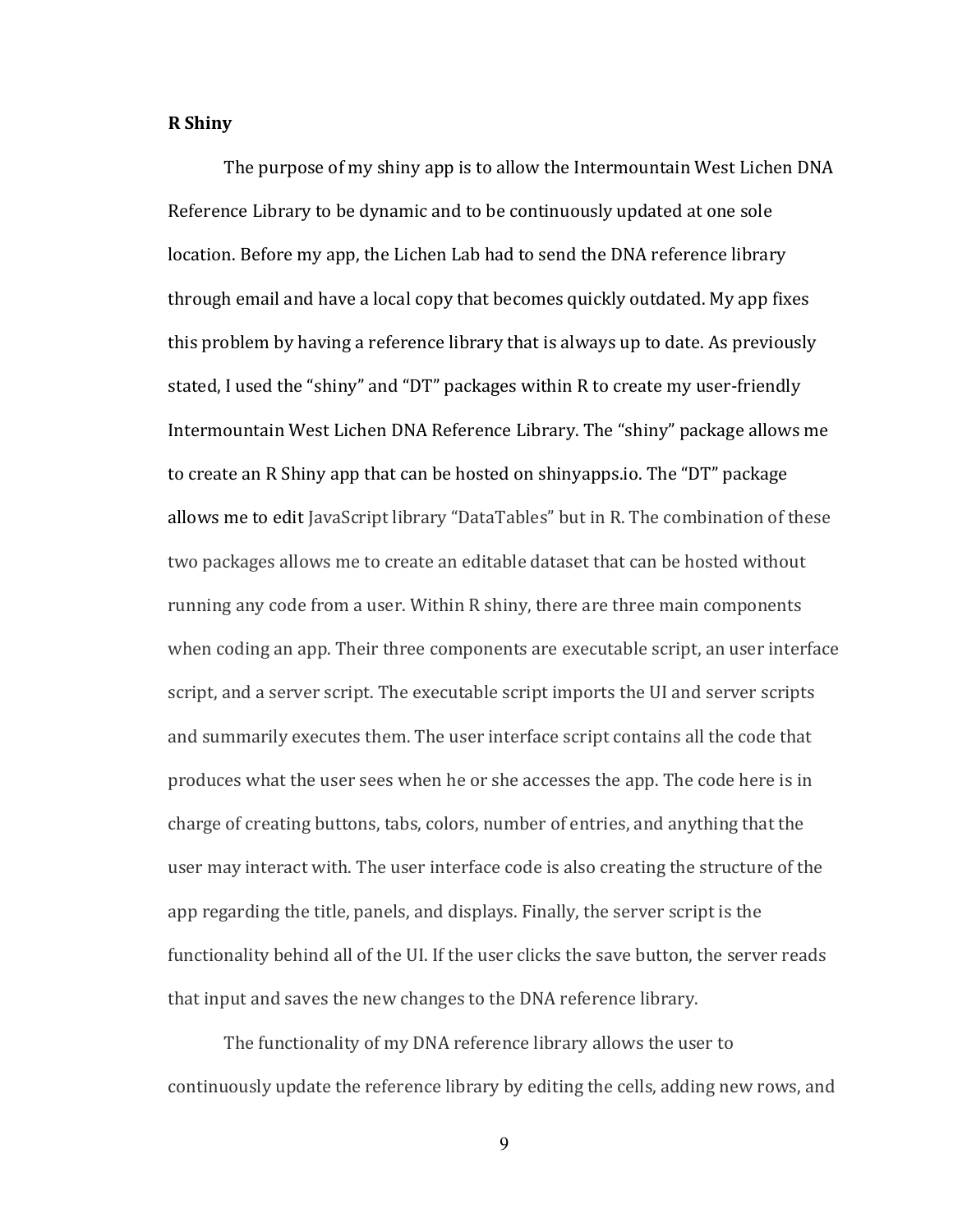deleting undesired rows. After revising the desired cells and saving it, the user can also download the reference library as a CSV (comma-separated values) file onto his or her local computer. A CSV file is a file that separates data by commas. This allows them to have a local copy which can be modified through other programs into a fasta file. A search bar allows the DNA reference library to be adaptable to the needs of the user. Additionally, the user can change the number of entries, and sort based on columns. The user can also easily switch access one of the three apps: working, TLE, and genbank in the dashboard of shinyapps.io. Each one contains different information for differing sequences and collections. My app allows the Intermountain West Lichen DNA Reference Library to be robust for the user while at the same time being user-friendly and dynamic. See figure 3 below to observe the UI of the Intermountain West Lichen DNA Reference Library App.

| Download in CSV            | Save            |           |              |                |            |                |          |          |            |
|----------------------------|-----------------|-----------|--------------|----------------|------------|----------------|----------|----------|------------|
| Show 50 $\sqrt{ }$ entries |                 |           | Add<br>Edit  | <b>Delete</b>  | Search:    |                |          |          |            |
| ïNotes                     | Voucher.Number  | Herbarium | DNA.Number = | family<br>÷    | Genus      | <b>Species</b> | DNA.DATA | Sequence | Country =  |
|                            | Hollinger 16468 | BRY-C     | jh16468      | Acarosporaceae | acarospora | affsocialis    | V        | cagagt   | <b>USA</b> |
| $\overline{2}$             | Leavitt 18-291a | BRY-C     | sl18291a     | Acarosporaceae | acarospora | affsocialis    | V        | cagagt   | <b>USA</b> |
| 3                          | Leavitt 18-362b | BRY-C     | sl18362b     | Acarosporaceae | acarospora | affsocialis    | У        | cagagc   | <b>USA</b> |
| $\overline{4}$             | BRYC-56088a     | BRY-C     | BRYC56088a   | Acarosporaceae | acarospora | affsocialis2   | v        | cagagc   | <b>USA</b> |

Intermountain West Lichen DNA Reference Library: Working Friendly reminder to save any updates!

*Figure 9: Intermountain West Lichen DNA Reference Library App*

#### **Shinyapps.io**

After I got my app running, I needed a place to host it where a nonprogrammer could easily access it without having to run my code each time. I talked to the Statistics department and to the IT office at the LSB. They both said that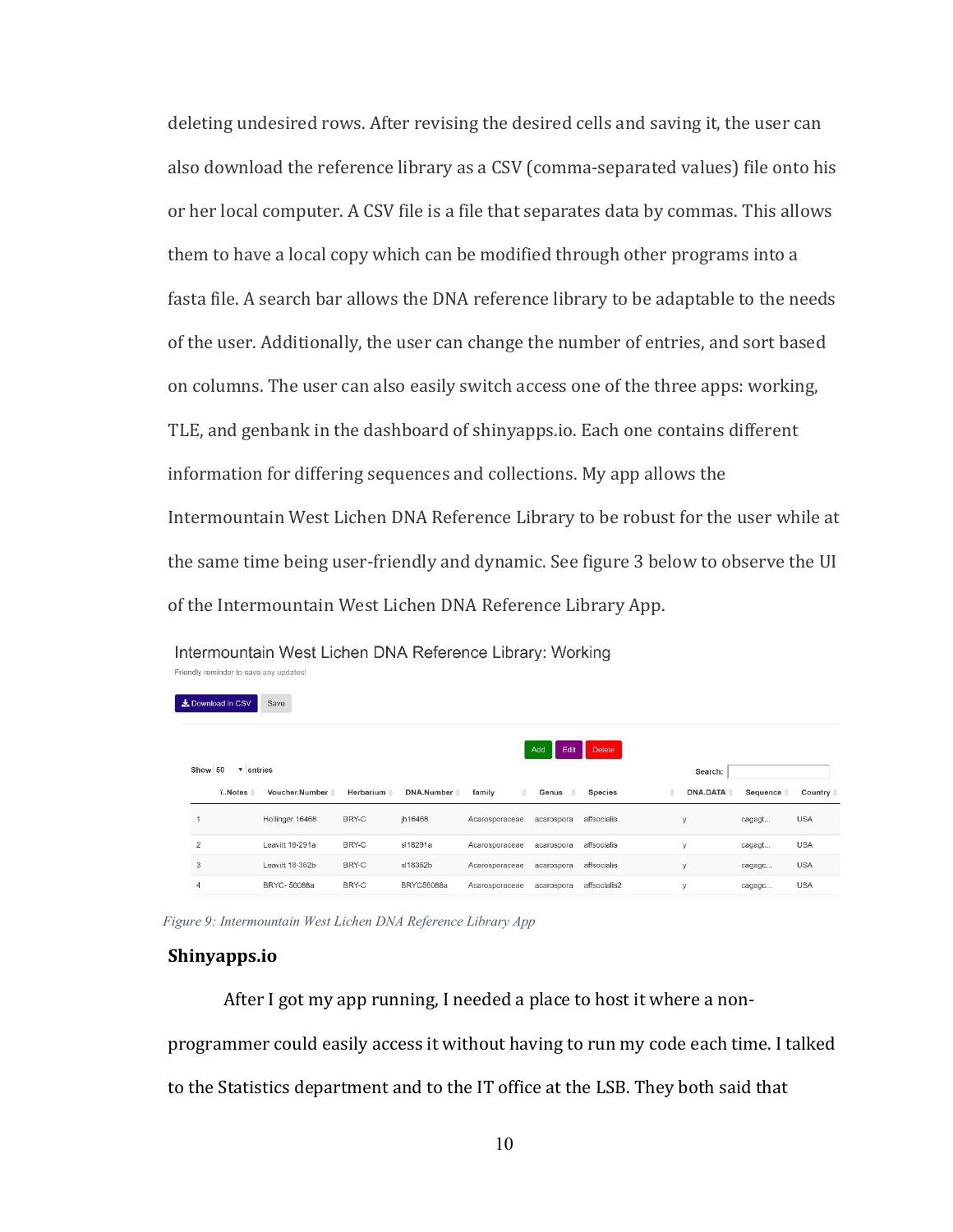shinyapps.io would be the best place to host my app for our scale. shinyapps.io is a cloud-based server produced by RStudio that is easy to use and secure. I have set up an account for Dr. Leavitt, so he has full access to the code and R shiny app. shinyapps.io allows the user to host R shiny app on RStudio's server that can be easily accessed by an URL. The URL privacy setting can be set to private, so only the owner can access the R shiny app. Since we do not want just anyone to access and change the DNA reference library, Dr. Leavitt has restricted the privacy, so he will be the only person who has access to the app.

Dr. Leavitt is on the free version of shinyapps.io, which allows him to host and use the app for 25 hours per month. The 25 hours per month fits the scale of this project, assuming only Dr. Leavitt is accessing the URL. However, there is always an option to upgrade the plan from the free version to a paid plan that allows for additional hours. Given the small scale of people accessing the app, shinyapps.io allows Dr. Leavitt ease of use and control over the app's privacy all the while being free.

#### **GitHub**

In addition to hosting the app on shinyapps.io, I have pushed all of my code to GitHub on a public repository. Nobody can make changes to the data and code found there; however, anyone can download the data and code and run them on their local machines. This is a backup accounting for the unlikely event that shinyapps.io crashes or runs into serious errors. If Dr. Leavitt needs future functions in my app, he will have full access to the data and code. He can assign another statistics or biology student who has knowledge of R and R shiny to easily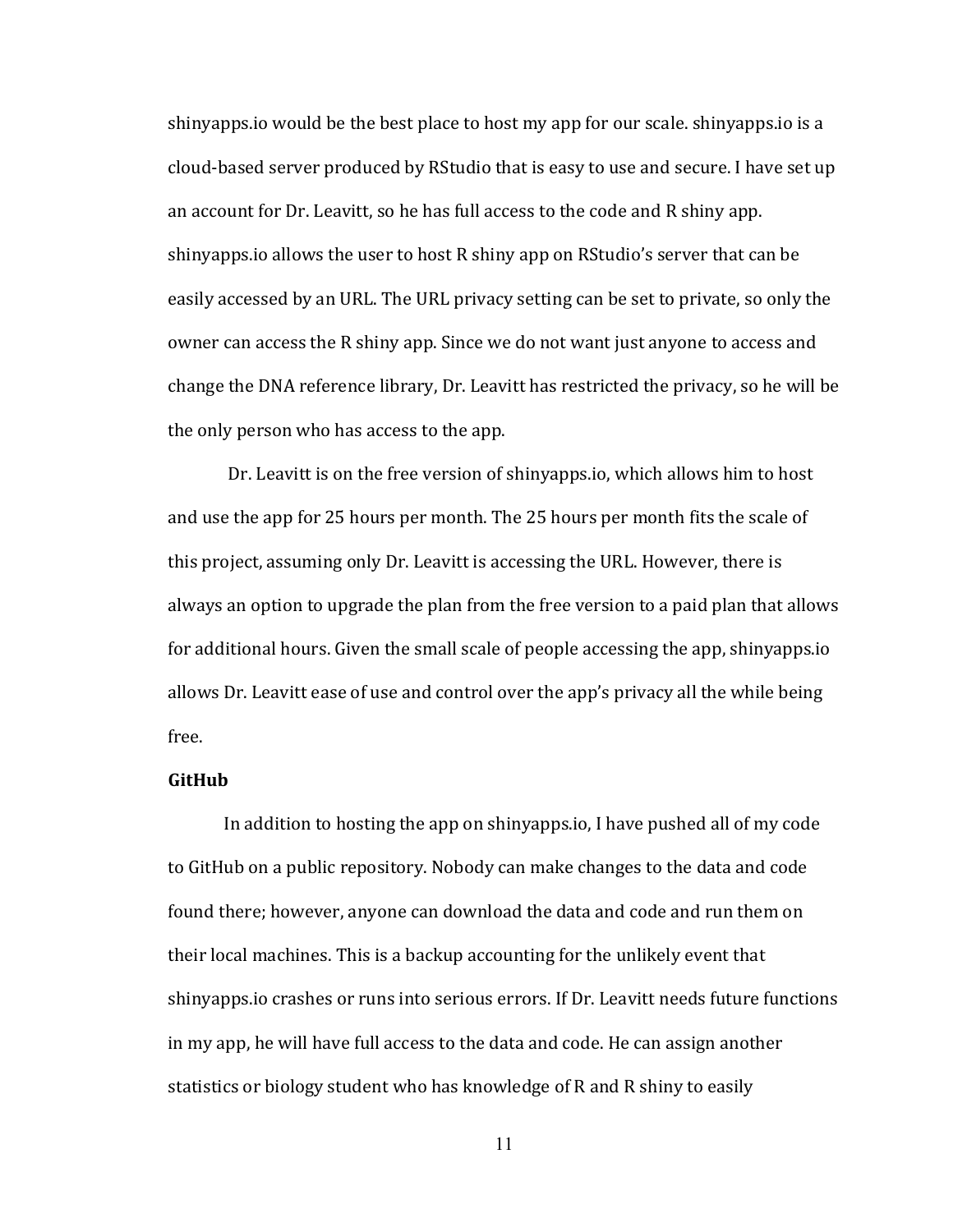implement new code to add the desired functionality to my app. For those who are not familiar with GitHub, I have written instructions on how to easily download the code into one's local computer. For those who are not familiar with running R scripts, I have written instructions on how to run my code along with downloading RStudio onto their computer.

#### **Limitations**

Even though I tried to account for all scenarios of bugs, server crashes, and the needs of the user, there are some limitations to my app. Some of the most obvious are regarding it being hosted by shinyapps.io. There is a monthly cap of 25 hours for hosting the app. Additionally, reliance on a company for continuing support and updates could be a potential limitation. The biggest limitation to this project is that its format is fixed once its finalized. Unless another person uses my code to make changes, the Intermountain West Lichen DNA Reference Library will be difficult to modify. Despite all of its limitations, this app and the DNA reference library will greatly reduce time spent organizing by Dr. Leavitt and the BYU Lichen Lab.

#### **Future Projects**

The lichens of the Intermountain West DNA reference library are sorted by a novel ranking system compatible with other fungal DNA reference library initiatives the BOLD and UNITE databases. Data from our reference library will eventually be available in public databases (NCBI, BOLD, and UNITE), in addition to having a dynamically updated version available on the BYU webpage. This DNA reference library will facilitate more objective inventories and allow trained technicians to complete field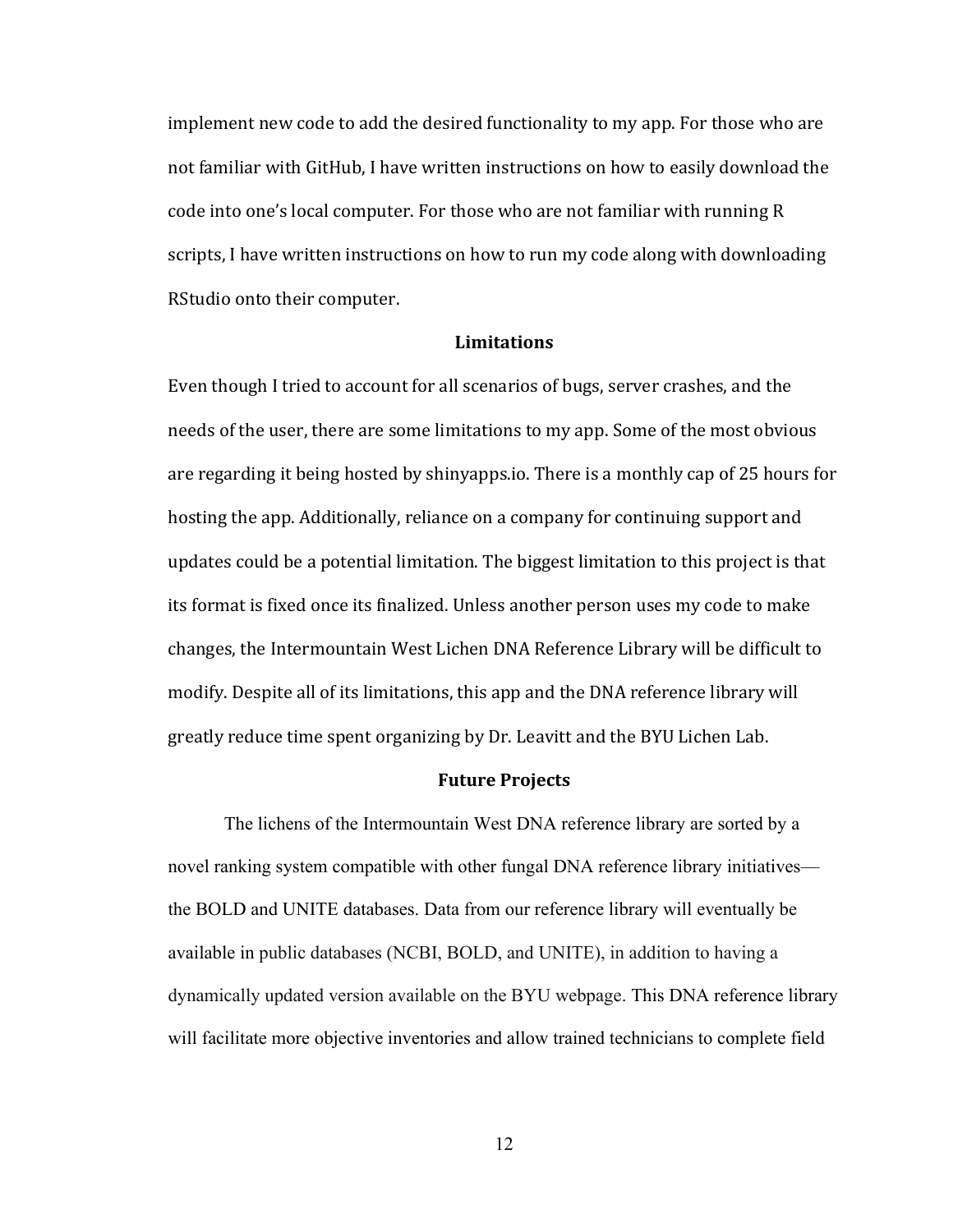surveys that were previously only accessible to professional specialists (Wright, St. Clair, & Leavitt, 2019).

The DNA reference library contains over 5,000 selected specimens from the BYU Bean Museum herbarium. There are tens of thousands of specimen samples in the herbarium that need to be sequenced. The DNA reference library will be continually updated as more specimens are sequenced and added to the library. Species delimitation will continue as the right taxonomy will eventually be identified, and duplicated species will be deleted. The Lichen Lab will also identify the remaining unidentified specimens and update the correct taxonomy for those. Future projects will utilize BLAST comparisons, sequence-based species delimitation analysis, and phylogenetic approaches to develop robust DNA barcodes for a truly integrative perspective into lichen biodiversity. The Intermountain West Lichen DNA Reference library will be continually updated and used by professors and students alike in near future projects.

#### **Conclusion**

In conclusion, the Intermountain West Lichen DNA Reference Library fulfills the need within the BYU Lichen Lab of having a dynamic DNA reference library all while joining the world-wide initiative of having accessible and public DNA barcode sequences. The dynamic functionality of the DNA reference library will allow the BYU Lichen Lab to continually update the library to further support projects in the near future. Researchers will be able to use the data to identify lichen species in the field without being an expert. Lichen diversity of western North America will now be represented, which will allow biologists and land managers to use DNA barcoding to identify previously unknown specimens. In addition, the DNA reference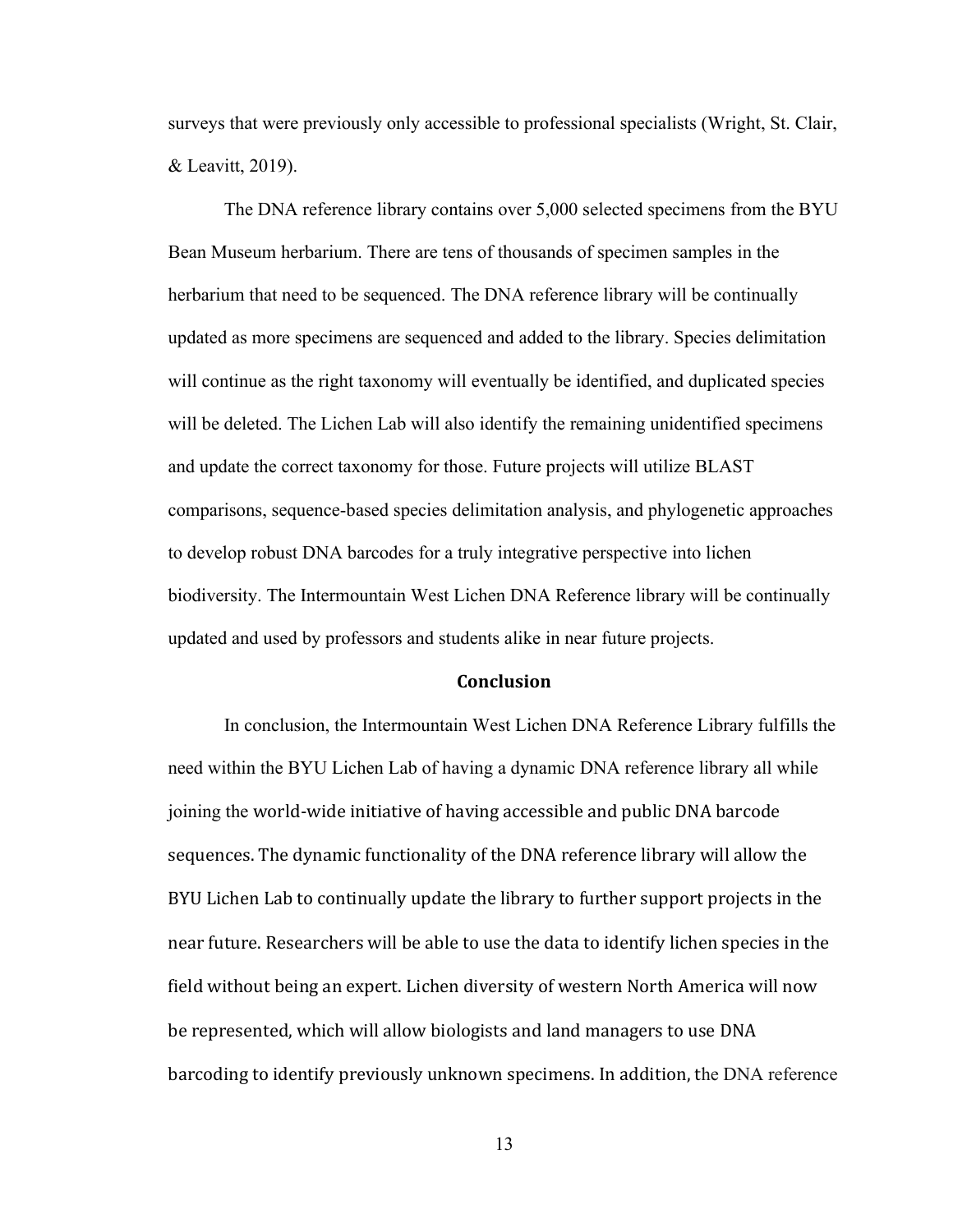library will be used to move BYU's Lichen Air Quality Biomonitoring program forward and help ensure continued collaboration with the US Forest Service.

#### **Personal Experience**

Alongside the material results produced, I developed critical and analytical skills that will greatly enhance my present and future educational experience. The research project allowed me to acquire new bioinformatics and statistical skills while fine-tuning my programming and computational abilities. I had not been previously exposed to R shiny or using the package "DT". It was quite the uphill battle to learn and implement both at the same time. I did learn some great insights on how to create an app through R shiny and how hosting a server works. I also had the opportunity to earn first-hand knowledge of lichens, taxonomy, and phylogeny by working with Dr. Leavitt. These experiences and skill sets will be instrumental in meeting my educational and professional goals.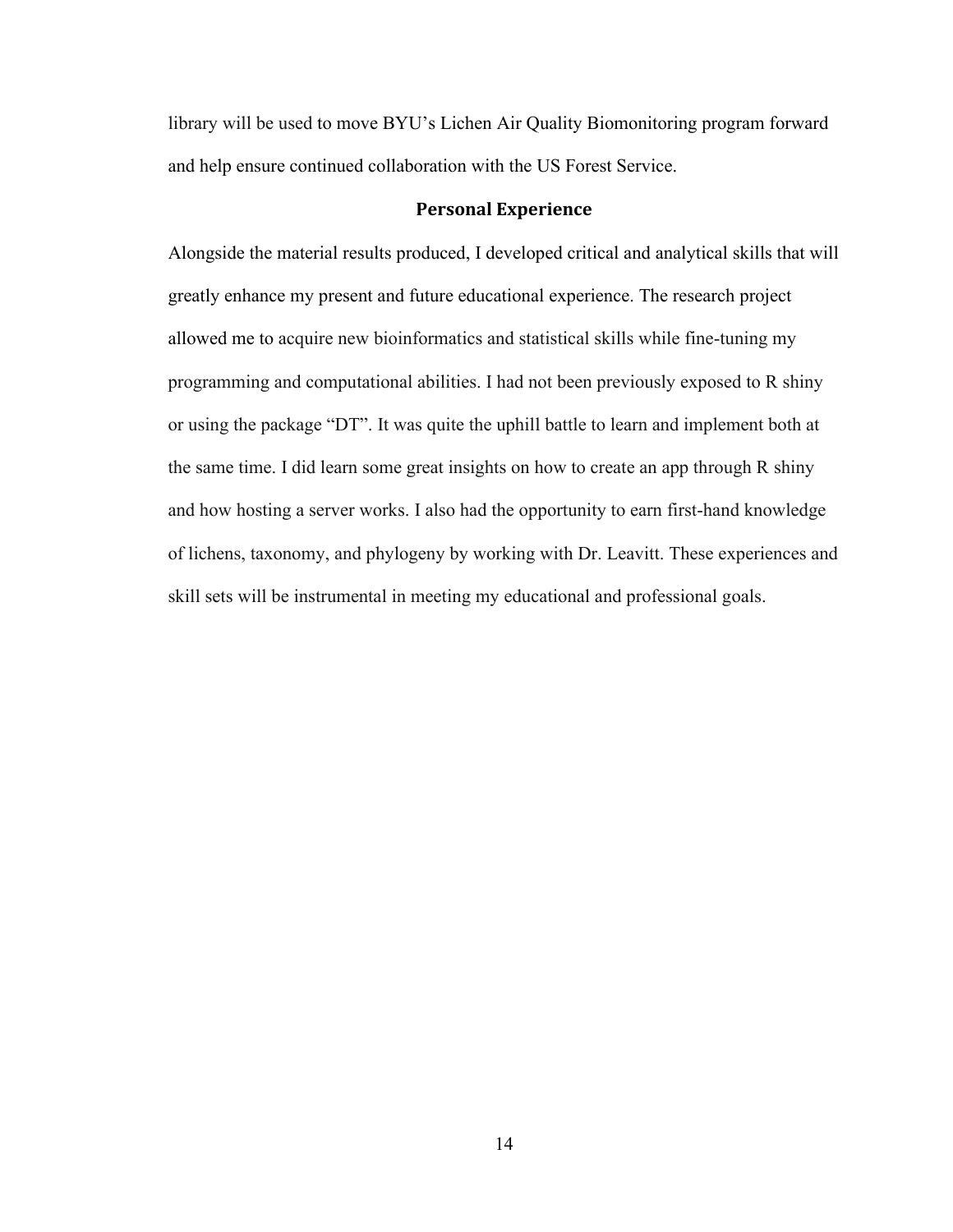### **Works Cited**

Learn Shiny. (n.d.). Retrieved from https://shiny.rstudio.com/tutorial/

- Marthinsen, G. Rui, S, & Timdal, E. (2019). OLICH: A reference library of DNA barcodes for Nordic lichens. *Biodiversity Data Journal*, *7,* 1-146. doi:10.3897/BDJ.7.e3625
- McLellan, Jiena. (n.d.). DT\_editor\_shiny\_module. GitHub repository, https://github.com/jienagu/DT\_editor\_shiny\_module
- Wright, B., St. Clair, L. L. S., & Leavitt, S. D. (2019). Is targeted community DNA metabarcoding suitable for biodiversity inventories of lichen-forming fungi? *Ecological Indicators*, *98*, 812–820. doi:10.1016/j.ecolind.2018.11.061
- RStudio. (n.d.) DT: An R interface to the DataTables library. GitHub repository, https://rstudio.github.io/DT/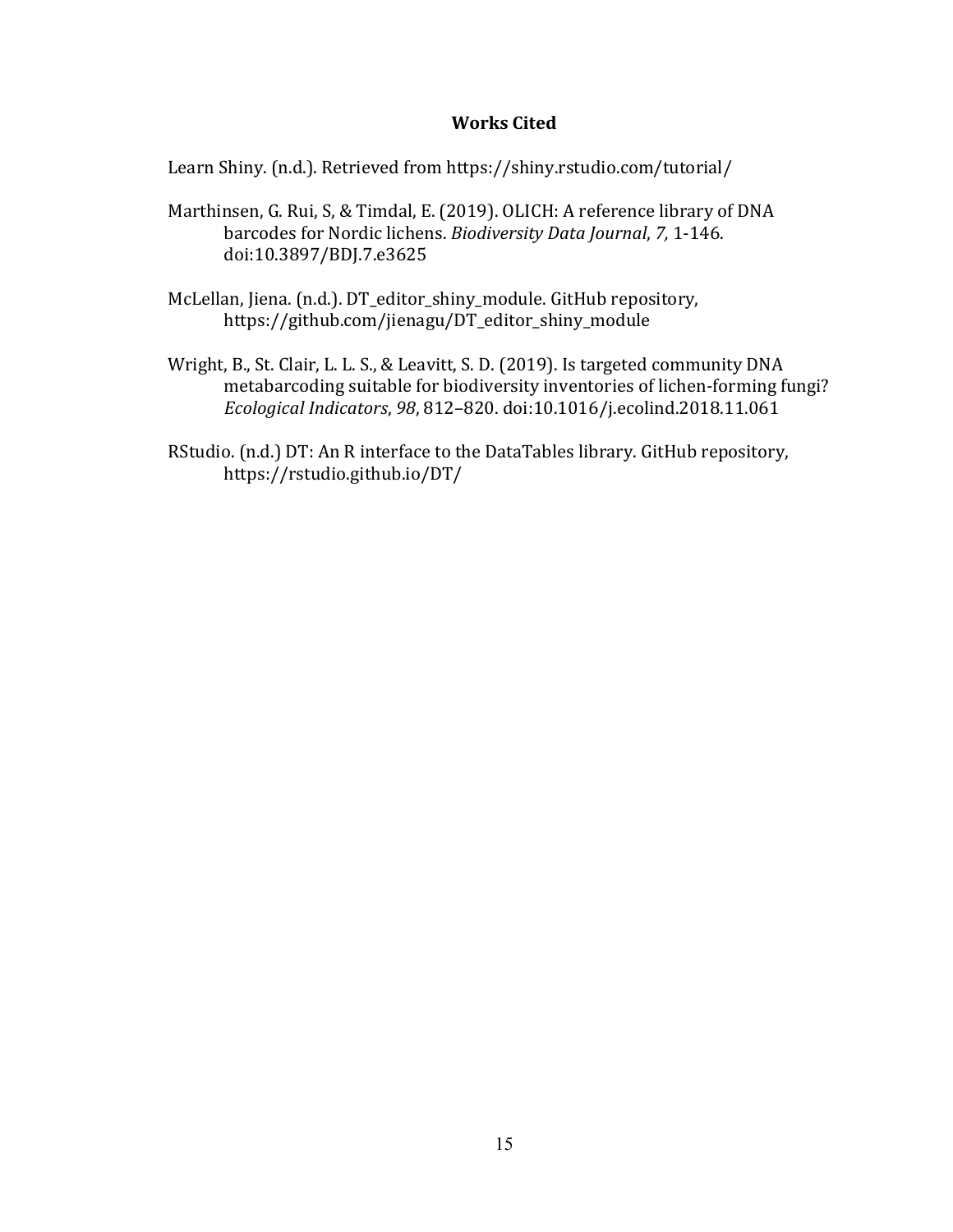# **Notes**

The code to the app is listed below in Appendices 1-3. Each Appendix is a different R file with the name of the script and its code. Appendix 4 contains the license to use by GitHub user jienagu.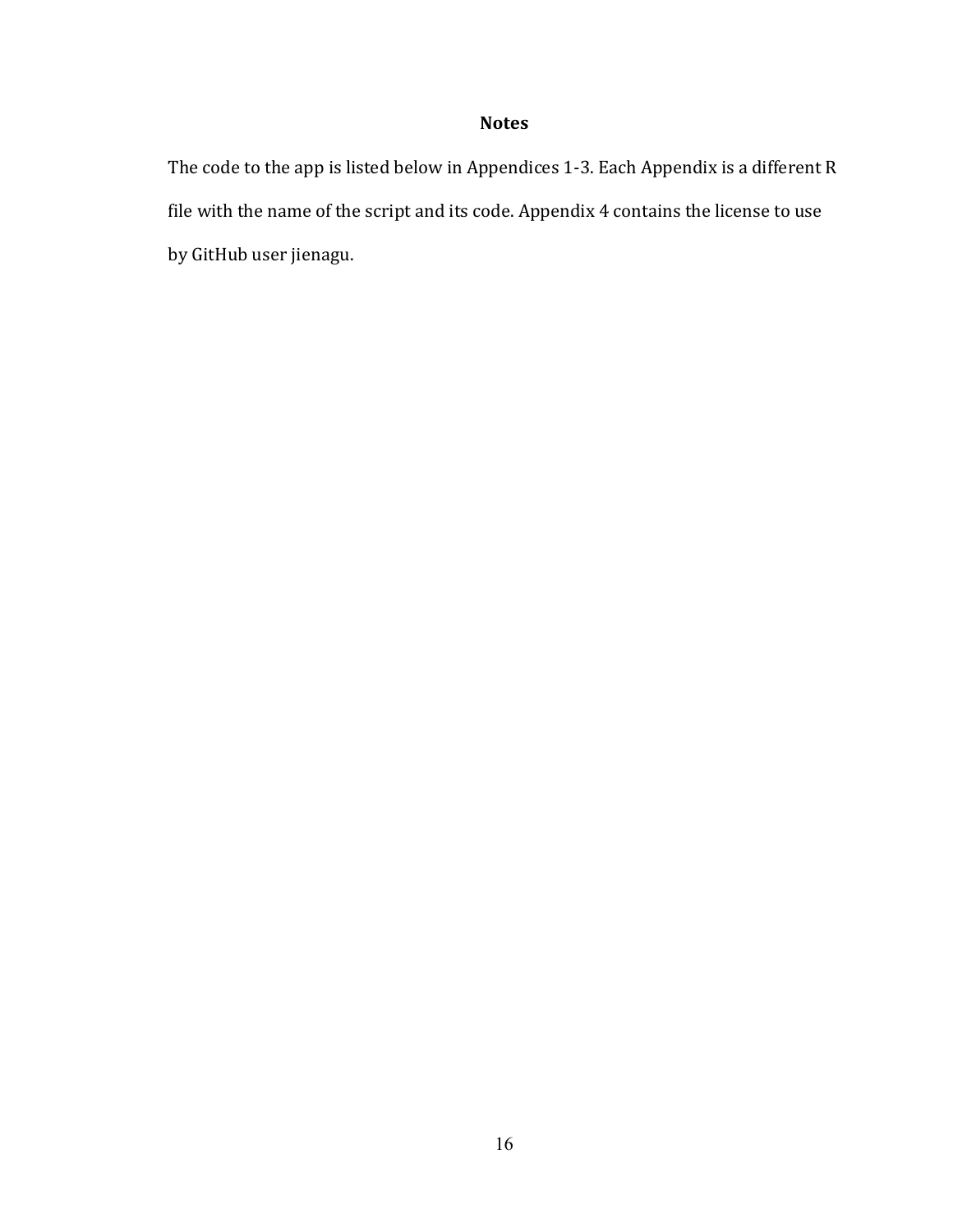## **Appendix 1: Executable Code**

```
# Shiny executable 
# UI
moduleUI <- function(id, temp_df, add_tag ){
 ns <- NS(id)
  AA=tagList()
  # return a list of tags
  for (i in 1:length(colnames(temp_df) ) )
  {
   if (is.numeric(temp_df[[i]]))
  \{ AA[[i]]<-numericInput(ns(paste0(colnames(temp_df)[i],"_add",add_tag) ), 
paste0(colnames(temp_df)[i],":"),0)
   } 
   # else if( is.Date(temp_df[[i]])){
  \# AA\left[\begin{bmatrix} i \end{bmatrix}\right] <-
dateInput(paste0(colnames(temp_df)[i],"_add",add_tag),paste0(colnames(te
mp_df)[i],":"), Sys.Date())
   # }
   else{ 
    AA[[i]]<-textInput(ns(paste0(colnames(temp_df)[i],"_add",add_tag)), 
paste0(colnames(temp_df)[i],":") )
  }
  }
  return(AA)
}
# Server part 
module server\le- function(input, output, session,temp df, add tag) {
  dataframe=reactive({
   inputlist=list()
   for (j in 1:length(colnames(temp_df) ) ){
    inputlist[j]=input[[paste0(colnames(temp_df)[j],"_add",add_tag )]]
   }
   df_matrix=do.call(cbind.data.frame,inputlist)
  df temp=data.frame(df matrix)
   colnames(df_temp)=colnames(temp_df)
   df_temp
  })
```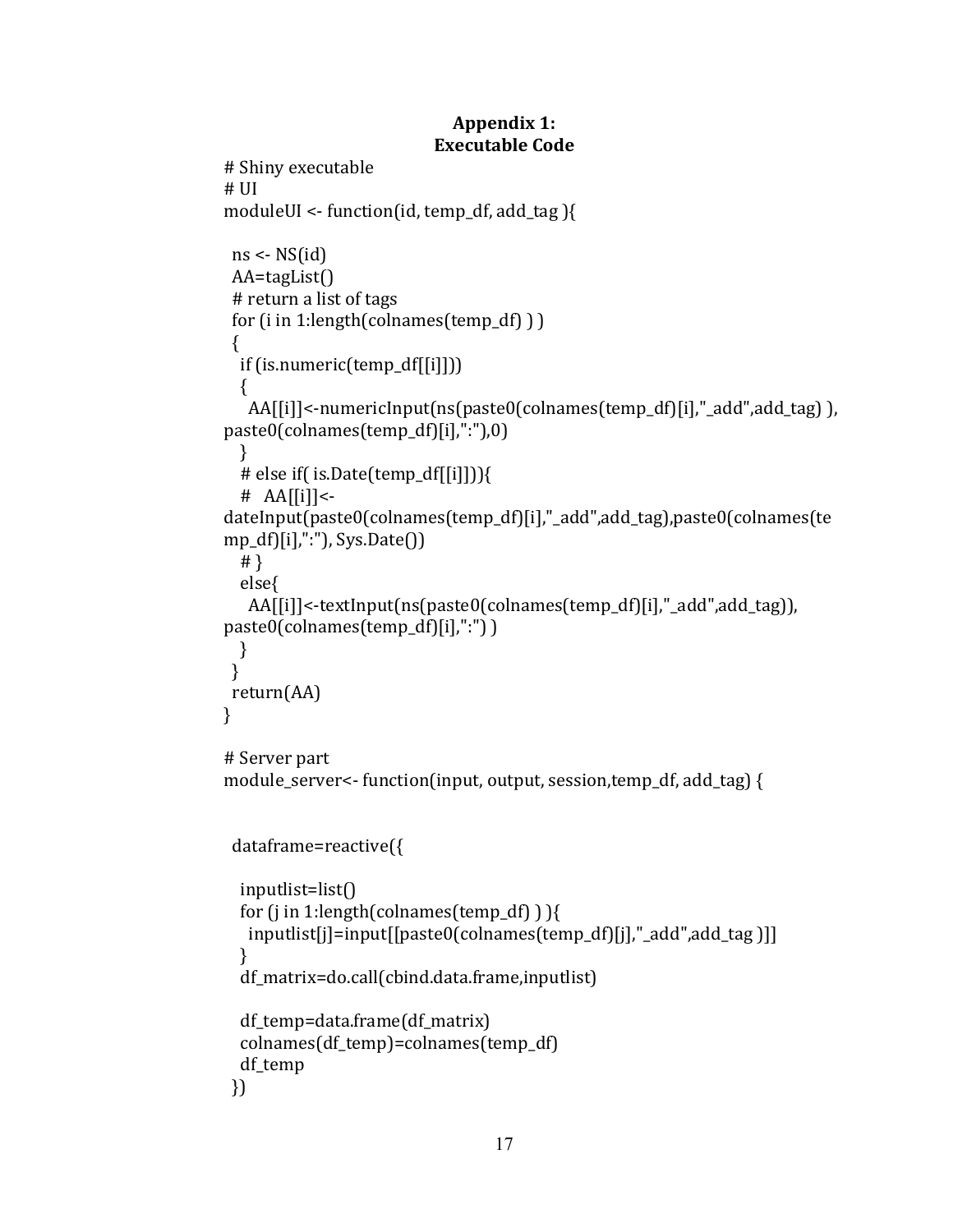# Return the reactive that yields the data frame return(dataframe) }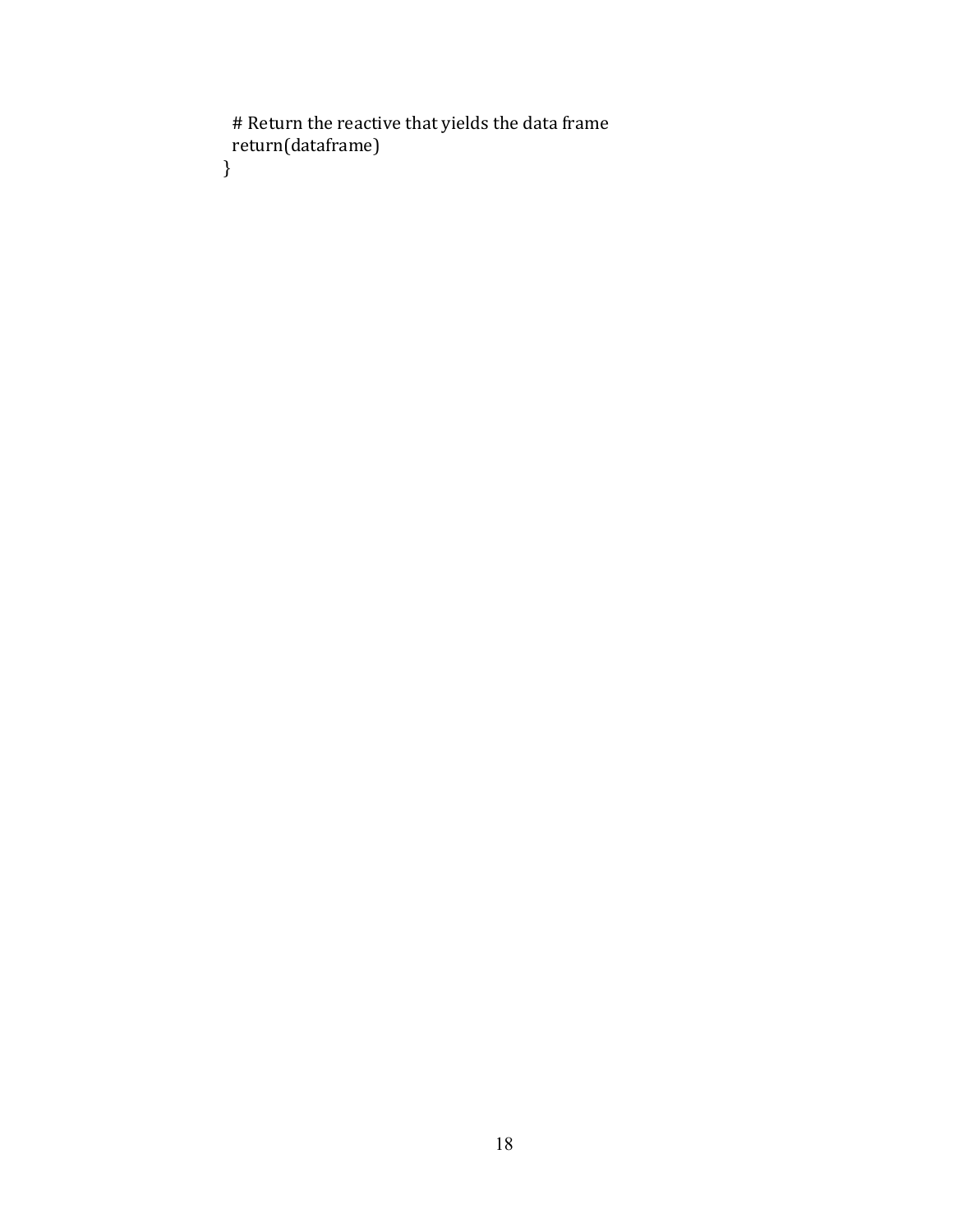### **Appendix 2: UI Code**

# Read in libraries library(shiny) library(shinyjs) library(shinysky) library(DT) library(data.table) library(lubridate) library(shinyalert) useShinyalert()

# Define UI shinyUI(fluidPage(

# Application title

 titlePanel("Intermountain West Lichen DNA Reference Library: Working"), tags\$head(tags\$style(HTML('

 .modal-lg { width: 1200px; } '))), helpText("Friendly reminder to save any updates!"), br(), tags\$head(tags\$style(".butt{background-color:#230682;} .butt{color: #e6ebef;}")), downloadButton("Trich\_csv", "Download in CSV", class="butt"), useShinyalert(), # Set up shinyalert actionButton(inputId = "Updated\_trich",label = "Save"), uiOutput("MainBody\_trich") ))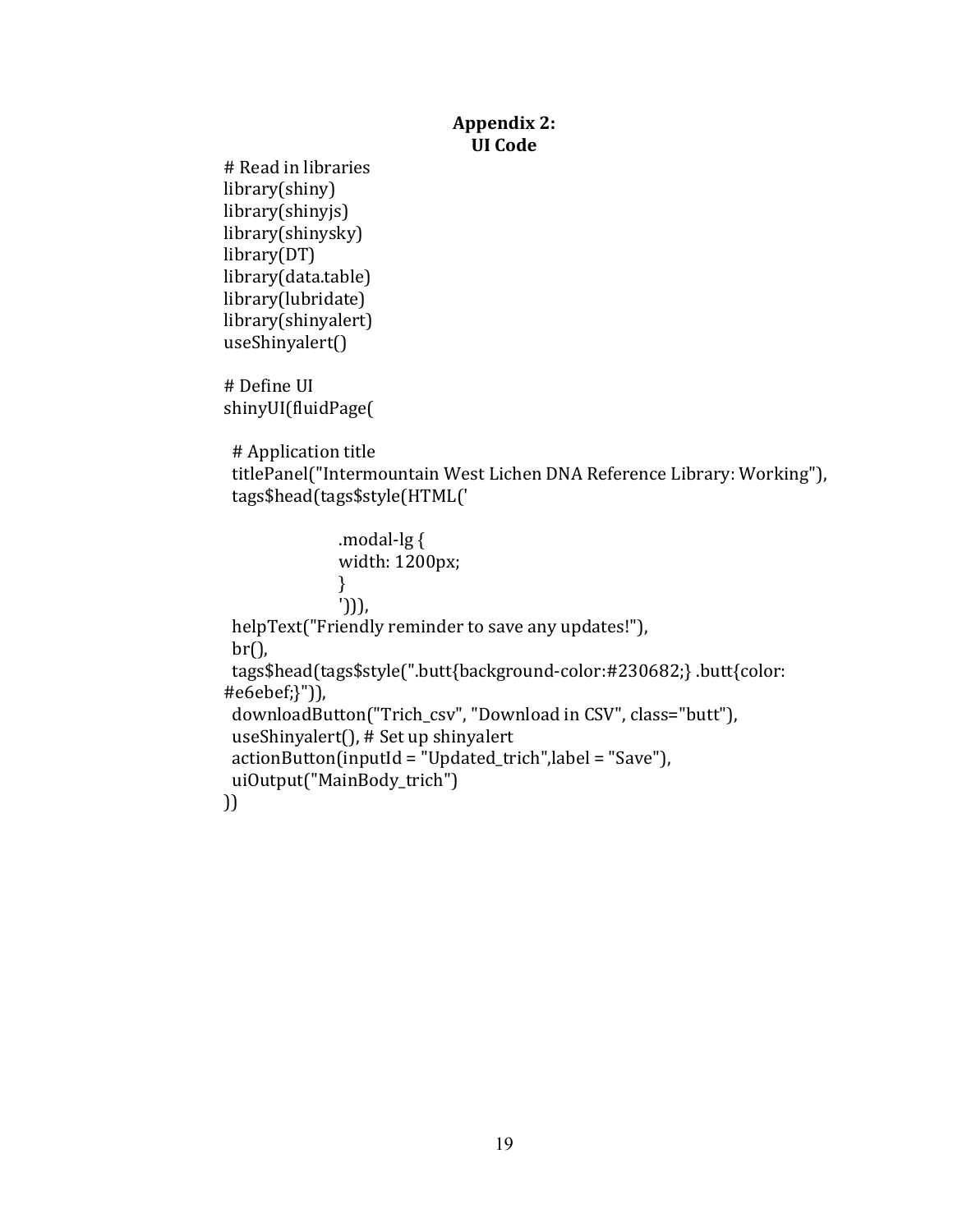### **Appendix 3: Server Code**

```
# Read in libraries
library(shiny)
library(shinyjs)
library(shinysky)
library(DT)
library(data.table)
library(lubridate)
library(shinyalert)
# Import functions, clear workspace
rm(list = ls()useShinyalert()
source("shiny module.R")
# R Shiny server
shinyServer(function(input, output, session){
  # Interactive dataset 
 vals_trich<-reactiveValues()
 vals_trich$Data<-readRDS("working.rds")
  # MainBody_trich is the id of DT table
  output$MainBody_trich<-renderUI({
   fluidPage(
     hr(),
     column(6,offset = 6, HTML('<div class="btn-group" role="group" aria-label="Basic 
example" style = "padding:10px">'),
         ### tags$head() This is to change the color of "Add a new row" 
button
         tags$head(tags$style(".butt2{background-color:green;} 
.butt2{color: #e6ebef;}")),
         div(style="display:inline-block;width:30%;text-align: 
center;",actionButton(inputId = "Add_row_head",label = "Add", 
class="butt2") ),
         tags$head(tags$style(".butt4{background-color:purple;} 
.butt4{color: #e6ebef;}")),
         div(style="display:inline-block;width:30%;text-align: 
center;",actionButton(inputId = "mod_row_head",label = "Edit", 
class="butt4") ),
         tags$head(tags$style(".butt3{background-color:red;} .butt3{color: 
#e6ebef;}")),
```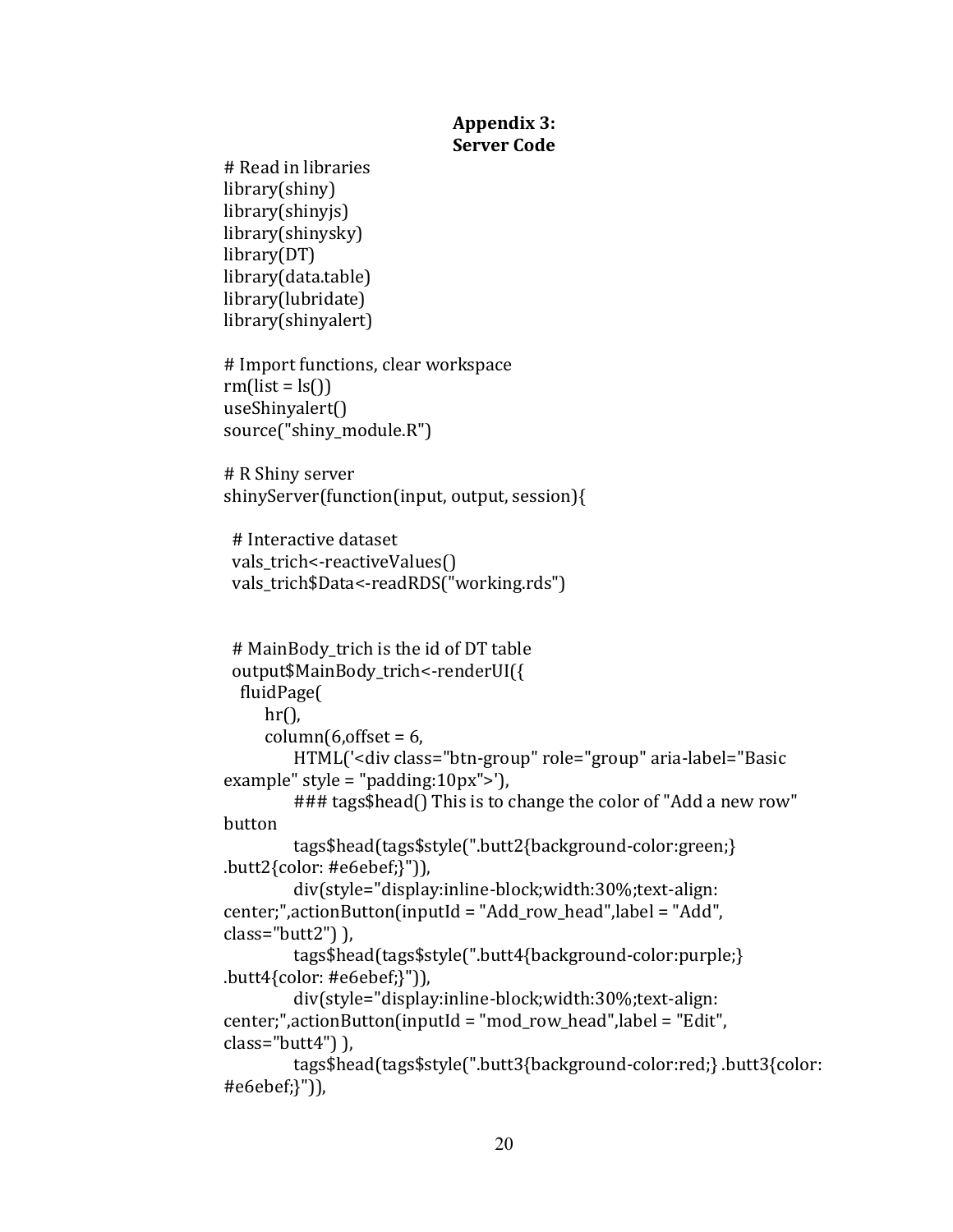```
 div(style="display:inline-block;width:30%;text-align: 
center;",actionButton(inputId = "Del_row_head",label = "Delete", 
class="butt3") ),
         ### Optional: a html button 
         # HTML('<input type="submit" name="Add_row_head" 
value="Add">'),
        HTML(' < /div>)),
      column(12,dataTableOutput("Main_table_trich")),
       tags$script("$(document).on('click', '#Main_table_trich button', 
function () {
           Shiny.onInputChange('lastClickId',this.id);
           Shiny.onInputChange('lastClick', Math.random()) });")
   ) 
  })
  # Render DataTable part
 output$Main_table_trich<-renderDataTable({
   DT=vals_trich$Data
   datatable(DT, selection = "single",
        escape=F, 
        options = list(
         pageLength = 50,
         lengthMenu = c(50, 100, 500, 1000),
         columnDefs = list(list(
         targets = c(9,12),
          render = JS(
           "function(data, type, row, meta) {",
          "return type === 'display' && data.length > 6 ?",
          "' <span title=\"' + data + '\">' + data.substr(0, 6) + '... </span>' :
data;",
           "}")
         )))) 
   })
  observeEvent(input$Add_row_head, {
   # This is the pop up board for input a new row
   showModal(modalDialog(title = "Add a new row",
              moduleUI("module_input_id",temp_df=vals_trich$Data, 
add_tag=input$Add_row_head),
              actionButton("go", "Add item"),
             easyClose = TRUE,footer = NULL)
  })
```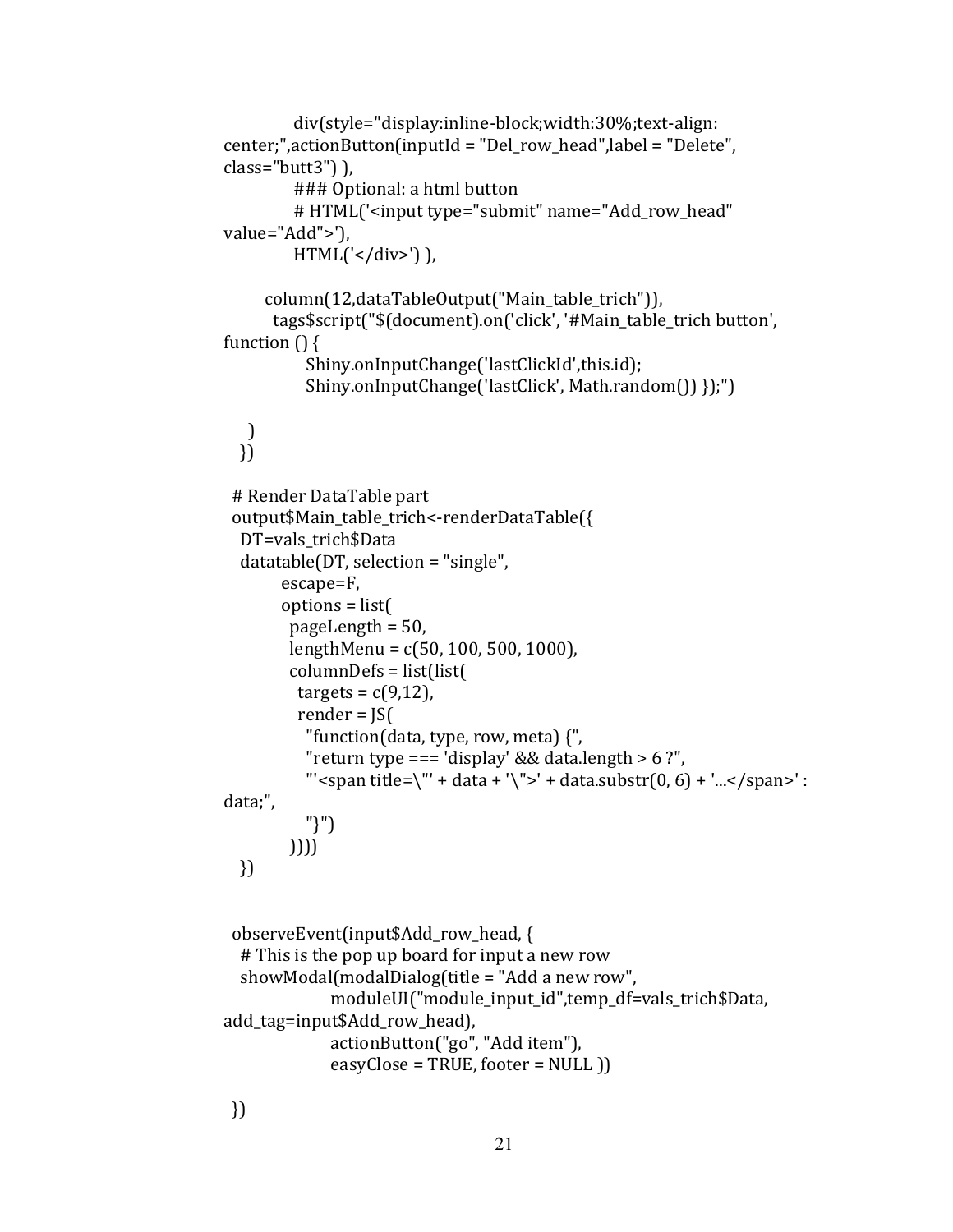```
 # Add a new row to DT 
 observeEvent(input$go, {
   datafile <- callModule(module_server, "module_input_id", 
temp_df=vals_trich$Data, add_tag=input$Add_row_head )
   new_row=data.frame( datafile() )
  vals_trich$Data<-data.table(rbind(vals_trich$Data, new_row, fill=TRUE) )
  removeModal()
 })
 # Save to RDS file 
 observeEvent(input$Updated_trich,{
  saveRDS(vals_trich$Data, "working.rds")
  shinyalert(title = "Saved!", type = "success")
 })
 # Delete selected rows
 # Warning messge for deleting
 observeEvent(input$Del_row_head,{
  showModal(
   if(length(input$Main_table_trich_rows_selected)>=1 ){
     modalDialog(
     title = "Warning",
    paste("Are you sure 
delete",length(input$Main_table_trich_rows_selected),"rows?" ),
  footer = tagList( modalButton("Cancel"),
     actionButton("ok", "Yes")
   ), easyClose = TRUE)
   }else{
     modalDialog(
     title = "Warning",
    paste("Please select row(s) that you want to delect!" ), easy Close = TRUE
    )
   }
  )
 })
 # If user say OK, then delete the selected rows
 observeEvent(input$ok, {
   vals_trich$Data=vals_trich$Data[-input$Main_table_trich_rows_selected]
   removeModal()
```

```
22
```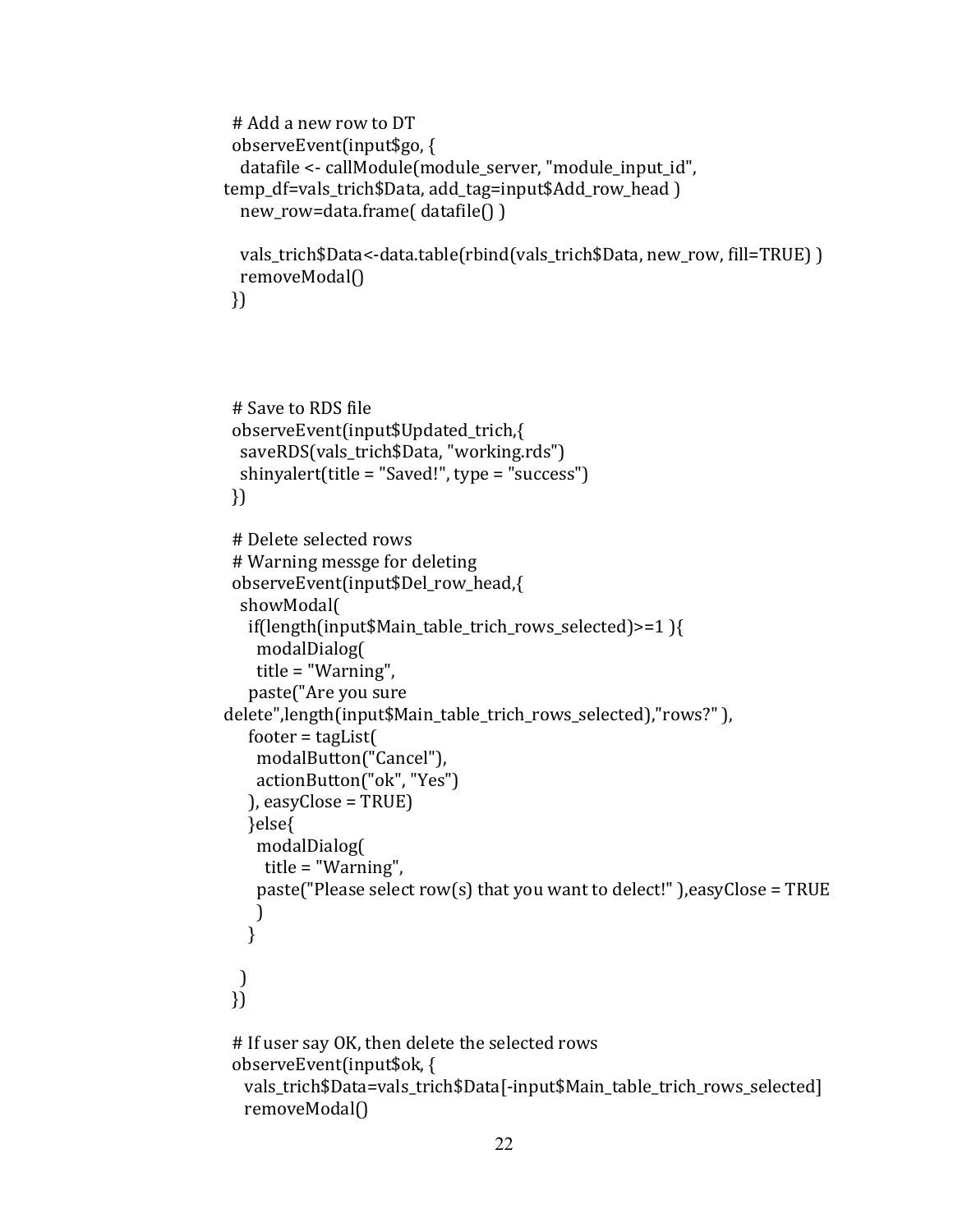```
 })
  # Edit button
  observeEvent(input$mod_row_head,{
   showModal(
   if(length(input$Main_table_trich_rows_selected)>=1 ){
     modalDialog(
      fluidPage(
       h3(strong("Modification"),align="center"),
      hr(),
       dataTableOutput('row_modif'),
       actionButton("save_changes","Save changes"),
       tags$script(HTML("$(document).on('click', '#save_changes', function 
\{ \}var list value=[]
               for (i = 0; i < \frac{\xi}{\xi}) '.new_input' ).length; i++)\{ list_value.push($( '.new_input' )[i].value)
 }
                Shiny.onInputChange('newValue', list_value) });")) ), size="l" )
    }else{
     modalDialog(
      title = "Warning",
      paste("Please select the row that you want to edit!" ),easyClose = TRUE
    )
    }
  )
  })
  # Modify part
  output$row_modif<-renderDataTable({
   selected_row=input$Main_table_trich_rows_selected
   old_row=vals_trich$Data[selected_row]
  row change=list()
   for (i in colnames(old_row))
   {
    if (is.numeric(vals_trich$Data[[i]]))
   \{
```

```
 row_change[[i]]<-paste0('<input class="new_input" value= 
','"',old_row[[i]],'"',' type="number" id=new_',i,' ><br>')
    } 
    # else if( is.Date(vals_trich$Data[[i]])){
```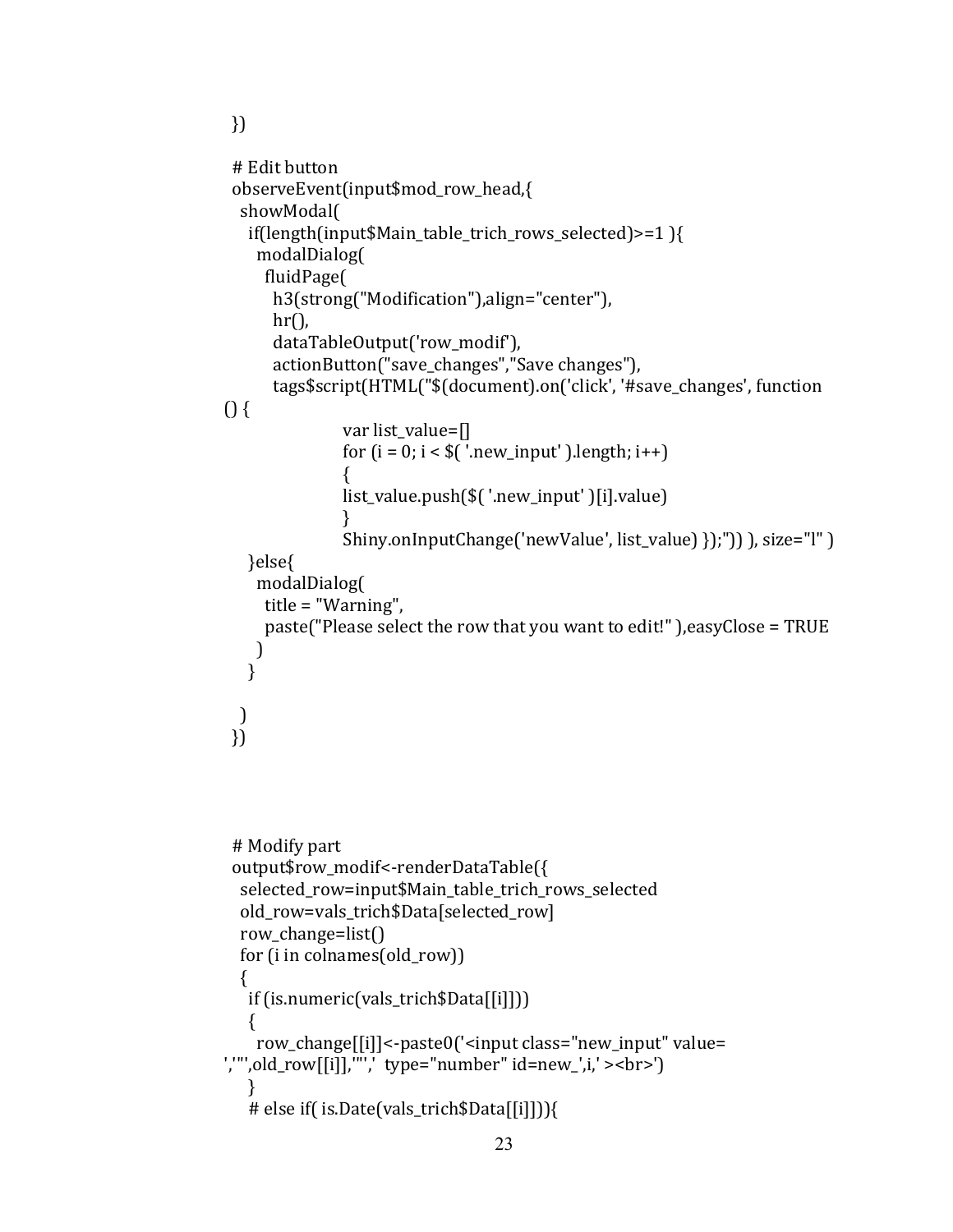```
 # row_change[[i]]<-paste0('<input class="new_input" value= 
','"',old_row[[i]],'"',' type="date" id=new_ ',i,' ><br>')
    # }
    else{ 
     row_change[[i]]<-paste0('<input class="new_input" value= 
','"',old_row[[i]],'"',' type="textarea" id=new_',i,'><br>')
    }
   }
   row_change=as.data.table(row_change)
  setnames(row_change,colnames(old_row))
   DT=row_change
   DT 
   },escape=F,options=list(dom='t',ordering=F,scrollX = 
TRUE),selection="none" )
```
 # Replace the modified row to existing row observeEvent(input\$newValue,

```
 {
         newValue=lapply(input$newValue, function(col) {
           if (suppressWarnings(all(!is.na(as.numeric(as.character(col)))))) {
            as.numeric(as.character(col))
           } else {
            col
          }
         })
         DF = data frame(lapply(newValue, function(x) t(dataframe(x)))) colnames(DF)=colnames(vals_trich$Data)
         vals_trich$Data[input$Main_table_trich_rows_selected]<-DF
         }
  )
# Download csv 
  output$Trich_csv<- downloadHandler(
  filename = function() {
    paste("working_DNA_reference_library", Sys.Date(), ".csv", sep="")
   },
  content = function(file) {
    write.csv(data.frame(vals_trich$Data), file, row.names = F)
  }
  )
})
```